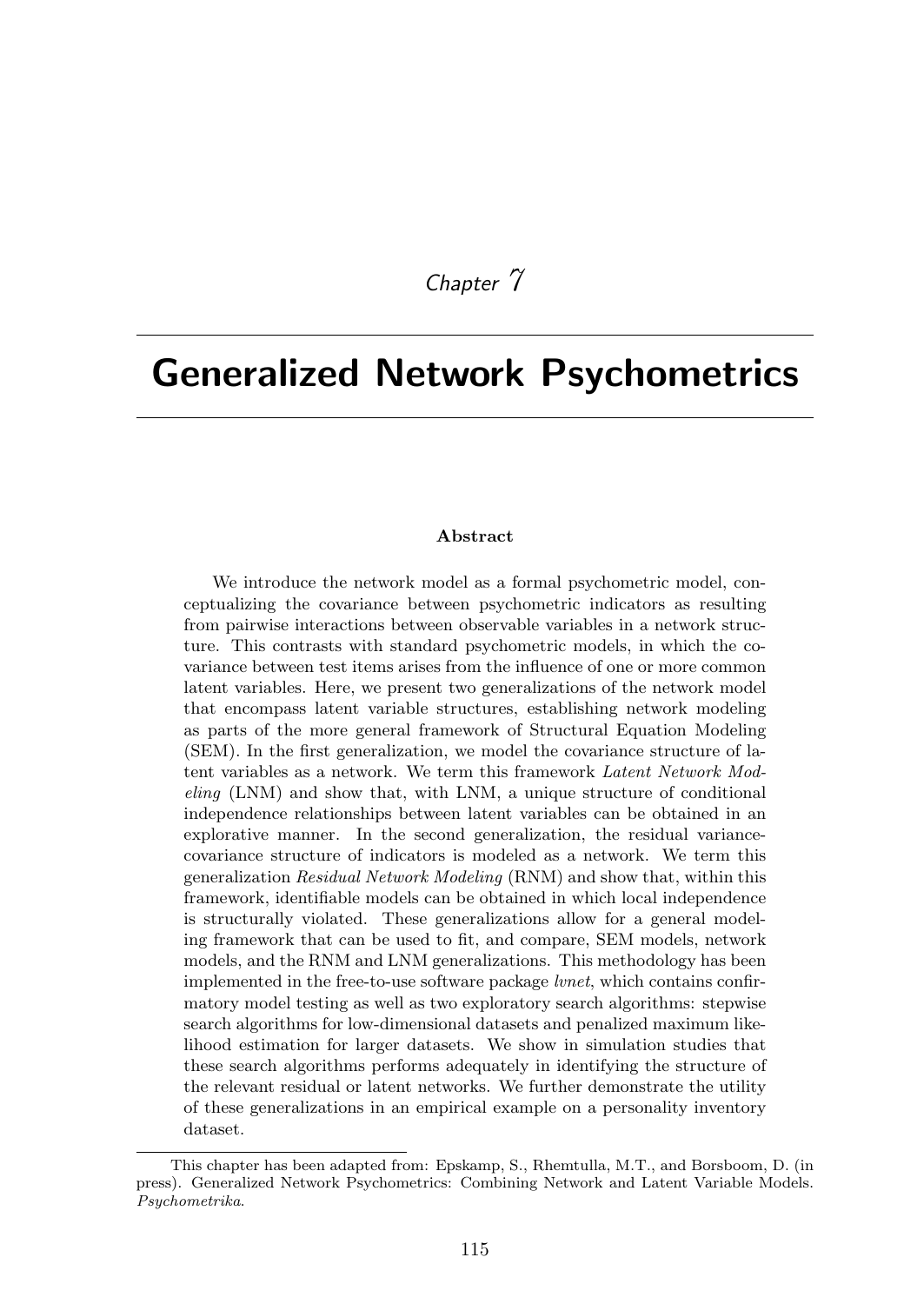# 7.1 Introduction

Recent years have seen an emergence of network modeling in psychometrics (Borsboom, 2008; Schmittmann et al., 2013), with applications in clinical psychology (e.g., van Borkulo et al., 2015; McNally et al., 2015; Fried et al., 2015), psychiatry (e.g., Isvoranu, van Borkulo, et al., 2016; Isvoranu, Borsboom, et al., 2016), health sciences (e.g., Kossakowski et al., 2016), social psychology (e.g., Dalege et al., 2016; Cramer, Sluis, et al., 2012), and other fields (see for a review of recent literature Fried & van Borkulo, 2016). This line of literature stems from the network perspective of psychology, which conceptualizes psychological behavior as complex systems in which observed variables interact with one-another (Cramer et al., 2010). As described in previous chapters of this dissertation, network models are used to gain insight into this potentially high-dimensional interplay. In practice, network models can be used as a sparse representation of the joint distribution of observed indicators, and as such these models show great promise in psychometrics by providing a perspective that complements latent variable modeling. Network modeling highlights variance that is unique to pairs of variables, whereas latent variable modeling focuses on variance that is shared across all variables (Costantini, Epskamp, et al., 2015). As a result, network modeling and latent variable modeling can complement—rather than exclude—one-another.

In this chapter, we introduce the reader to this field of *network psychometrics* (Epskamp et al., in press) and formalize the network model for multivariate normal data, the Gaussian Graphical Model (GGM; Lauritzen, 1996), as a formal psychometric model. We contrast the GGM to the Structural Equation Model (SEM; Wright, 1921; Kaplan, 2000) and show that the GGM can be seen as another way to approach modeling covariance structures as is typically done in psychometrics. In particular, rather than modeling the covariance matrix, the GGM models the *inverse* of a covariance matrix. The GGM and SEM are thus very closely related: every GGM model and every SEM model imply a constrained covariance structure. We make use of this relationship to show that, through a reparameterization of the SEM model, the GGM model can be obtained in two different ways: first, as a network structure that relates a number of latent variables to each other, and second, as a network between residuals that remain given a fitted latent variable model. As such, the GGM can be modeled and estimated in SEM, which allows for network modeling of psychometric data to be carried out in a framework familiar to psychometricians and methodologists. In addition, this allows for one to assess the fit of a GGM, compare GGMs to one-another and compare a GGM to a SEM model.

However, the combination of GGM and SEM allows for more than fitting network models. As we will show, the strength of one framework can help overcome shortcomings of the other framework. In particular, SEM falls short in that exploratory estimation is complicated and there is a strong reliance on local independence, whereas the GGM falls short in that it assumes no latent variables. In this chapter, we introduce network models for latent covariances and for residual covariances as two distinct generalized frameworks of both the SEM and GGM. The first framework, Latent Network Modeling (LNM), formulates a network among latent variables. This framework allows researchers to exploratively estimate con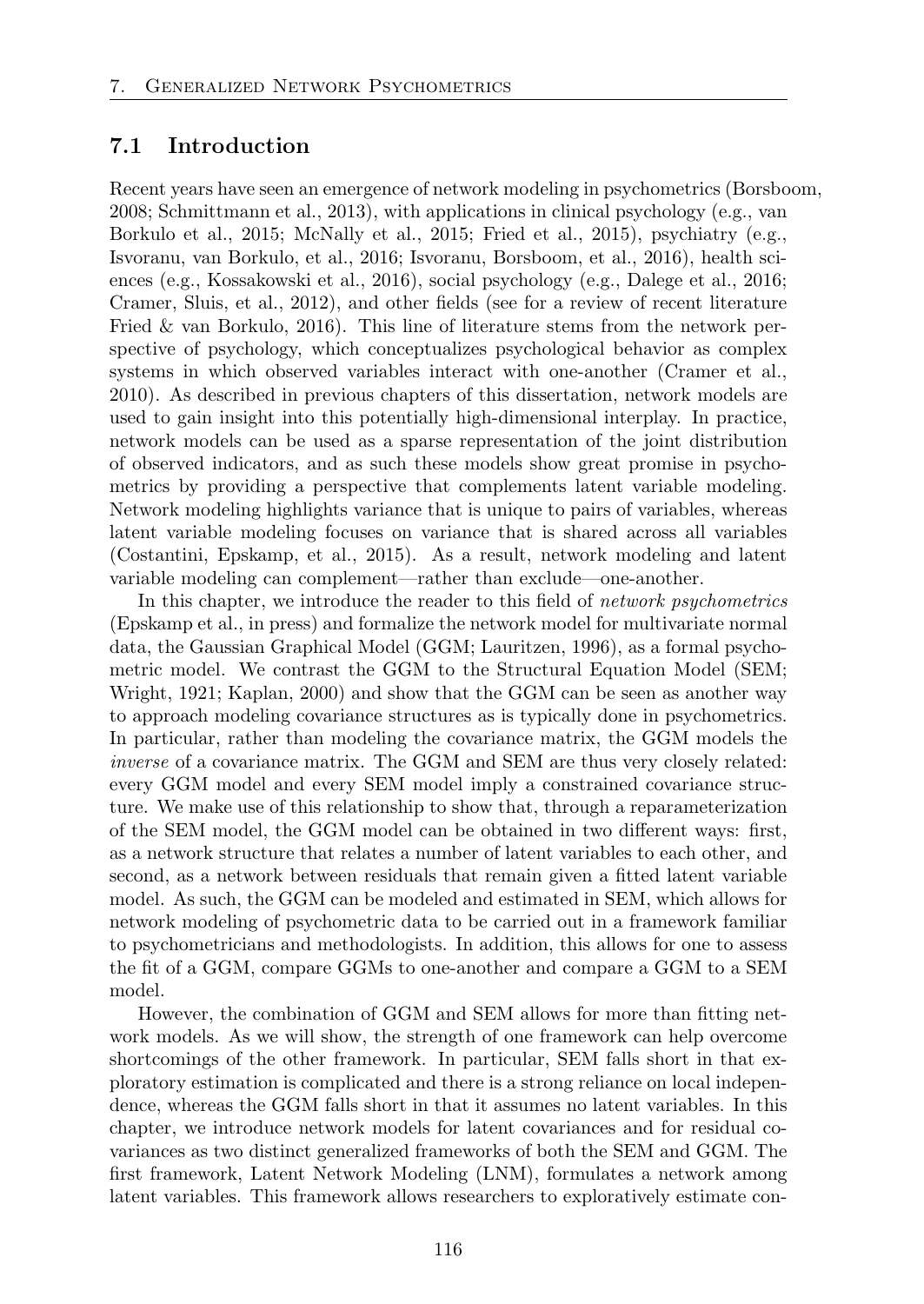ditional independence relationships between latent variables through model search algorithms; this estimation is difficult in the SEM framework due to the presence of equivalent models (MacCallum et al., 1993). The second framework, which we denote Residual Network Modeling (RNM), formulates a network structure on the residuals of a SEM model. With this framework, researchers can circumvent critical assumptions of both SEM and the GGM: SEM typically relies on the assumption of local independence, whereas network modeling typically relies on the assumption that the covariance structure among a set of the items is not due to latent variables at all. The RNM framework allows researchers to estimate SEM models without the assumption of local independence (all residuals can be correlated, albeit due to a constrained structure on the inverse residual covariance matrix) as well as to estimate a network structure, while taking into account the fact that the covariance between items may be partly due to latent factors.

While the powerful combination of SEM and GGM allows for confirmative testing of network structures both with and without latent variables, we recognize that few researchers have yet formulated strict confirmatory hypotheses in the relatively new field of network psychometrics. Often, researchers are more interested in exploratively searching a plausible network structure. To this end, we present two exploratory search algorithms. The first is a step-wise model search algorithm that adds and removes edges of a network as long as fit is improved, and the second uses penalized maximum likelihood estimation (Tibshirani, 1996) to estimate a sparse model. We evaluate the performance of these search methods in four simulation studies. Finally, the proposed methods have been implemented in a free-to-use R package, lvnet, which we illustrate in an empirical example on personality inventory items (Revelle, 2010).

### 7.2 Modeling Multivariate Gaussian Data

Let  $y$  be the response vector of a random subject on P items<sup>1</sup>. We assume  $y$  is centered and follows a multivariate Gaussian density:

$$
\boldsymbol{y} \sim N_P\left(\boldsymbol{0}, \boldsymbol{\Sigma}\right),
$$

In which  $\Sigma$  is a  $P \times P$  variance–covariance matrix, estimated by some modelimplied  $\hat{\Sigma}$ . Estimating  $\hat{\Sigma}$  is often done through some form of *maximum likelihood estimation*. If we measure *N* independent samples of *y* we can formulate the  $N \times P$  matrix *Y* containing realization  $y_i^{\perp}$  as its *i*th row. Let *S* represent the sample variance–covariance matrix of *Y* :

$$
\boldsymbol{S} = \frac{1}{N-1} \boldsymbol{Y}^\top \boldsymbol{Y}.
$$

<sup>1</sup>Throughout this chapter, vectors will be represented with lowercase boldfaced letters and matrices will be denoted by capital boldfaced letters. Roman letters will be used to denote observed variables and parameters (such as the number of nodes) and Greek letters will be used to denote latent variables and parameters that need to be estimated. The subscript *i* will be used to denote the realized response vector of subject *i* and omission of this subscript will be used to denote the response of a random subject.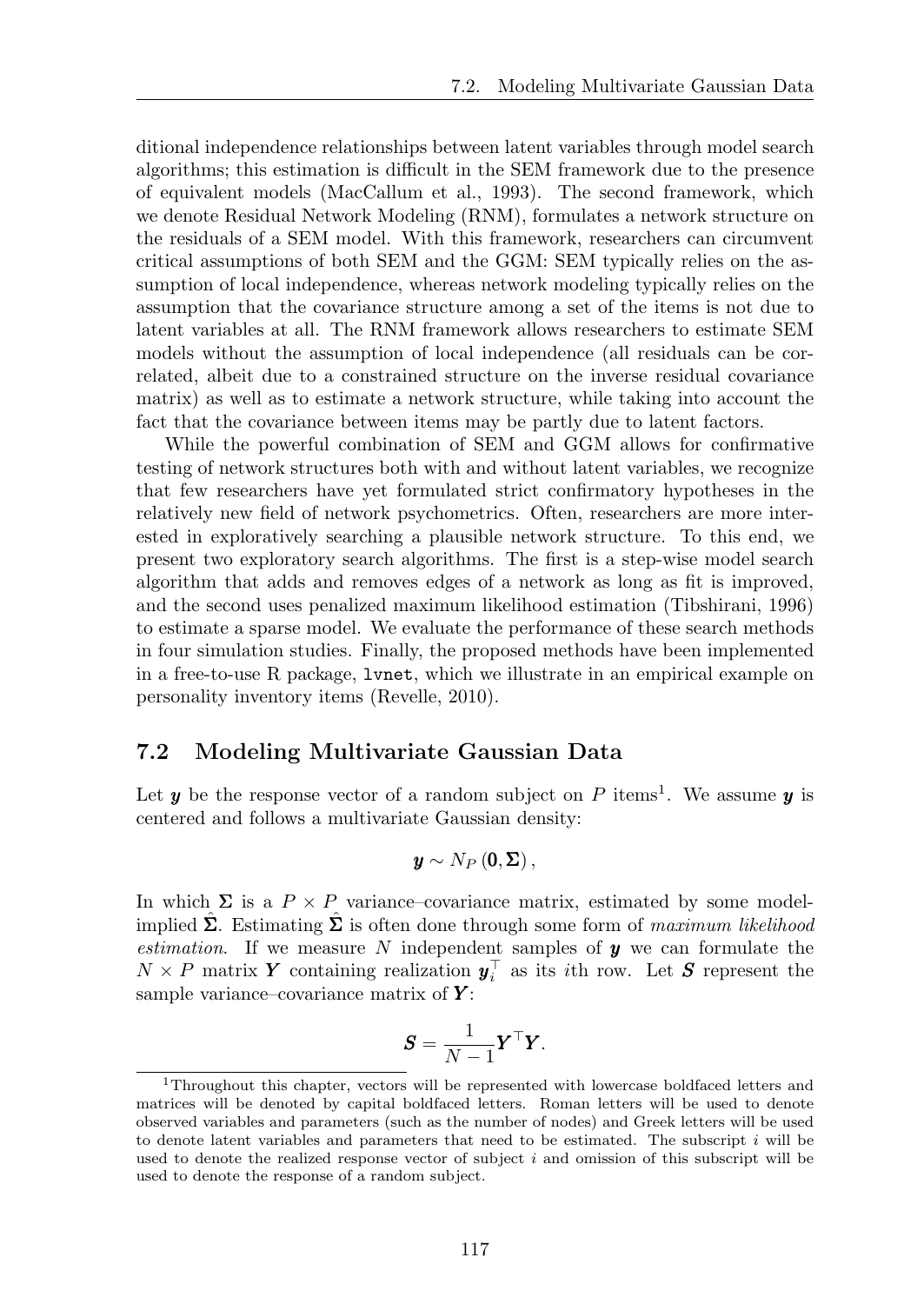In maximum likelihood estimation, we use *S* to compute and minimize *−*2 times the log-likelihood function to find  $\Sigma$  (Lawley, 1940; Jöreskog, 1967; Jacobucci, Grimm, & McArdle, 2016):

$$
\min_{\hat{\Sigma}} \left[ \log \det \left( \hat{\Sigma} \right) + \text{Trace} \left( \hat{\Sigma}^{-1} \right) - \log \det \left( \hat{\mathbf{S}} \right) - P \right]. \tag{7.1}
$$

To optimize this expression,  $\hat{\Sigma}$  should be estimated as closely as possible to  $S$  and perfect fit is obtained if  $\hat{\Sigma} = S$ . A properly identified model with the same number of parameters  $(K)$  used to form  $\hat{\Sigma}$  as there are unique elements in  $S(P(P+1)/2)$ parameters) will lead to  $\hat{\Sigma} = S$  and therefore a saturated model. The goal of modeling multivariate Gaussian data is to obtain some model for  $\hat{\Sigma}$  with *positive degrees of freedom,*  $K < P(P+1)/2$ , in which  $\hat{\Sigma}$  resembles *S* closely.

#### Structural Equation Modeling

In Confirmatory Factor Analysis (CFA), *Y* is typically assumed to be a causal linear effect of a set of  $M$  centered latent variables,  $\eta$ , and independent residuals or error,  $\varepsilon$ :

$$
y=\Lambda\eta+\varepsilon.
$$

Here,  $\Lambda$  represents a  $P \times M$  matrix of *factor loadings*. This model implies the following model for  $\Sigma$ :

$$
\hat{\Sigma} = \Lambda \Psi \Lambda^{\top} + \Theta, \tag{7.2}
$$

in which  $\Psi = \text{Var}(\eta)$  and  $\Theta = \text{Var}(\varepsilon)$ . In Structural Equation Modeling (SEM), Var  $(n)$  can further be modeled by adding structural linear relations between the latent variables<sup>2</sup>:

$$
\boldsymbol{\eta} = \boldsymbol{B} \boldsymbol{\eta} + \boldsymbol{\zeta},
$$

in which  $\zeta$  is a vector of residuals and **B** is an  $M \times M$  matrix of regression coefficients. Now,  $\Sigma$  can be more extensively modeled as:

$$
\hat{\Sigma} = \Lambda (I - B)^{-1} \Psi (I - B)^{-1 \top} \Lambda^{\top} + \Theta,
$$
\n(7.3)

in which now  $\Psi = \text{Var}(\zeta)$ . This framework can be used to model direct causal effects between observed variables by setting  $\Lambda = I$  and  $\Theta = O$ , which is often called path analysis (Wright, 1934).

The  $\Theta$  matrix is, like  $\Sigma$  and  $S$ , a  $P \times P$  matrix; if  $\Theta$  is fully estimated—contains no restricted elements—then  $\Theta$  alone constitutes a saturated model. Therefore, to make either (7.2) or (7.3) identifiable,  $\Theta$  must be strongly restricted. Typically,  $\Theta$ is set to be diagonal, a restriction often termed *local independence* (Lord, Novick, & Birnbaum, 1968; Holland & Rosenbaum, 1986) because indicators are independent of each other after conditioning on the set of latent variables. To improve fit, select off-diagonal elements of  $\Theta$  can be estimated, but systematic violations of local independence—many nonzero elements in  $\Theta$ —are not possible as that will

<sup>2</sup>We make use here of the convenient all-*y* notation and do not distinguish between exogenous and endogenous latent variables (Hayduk, 1987).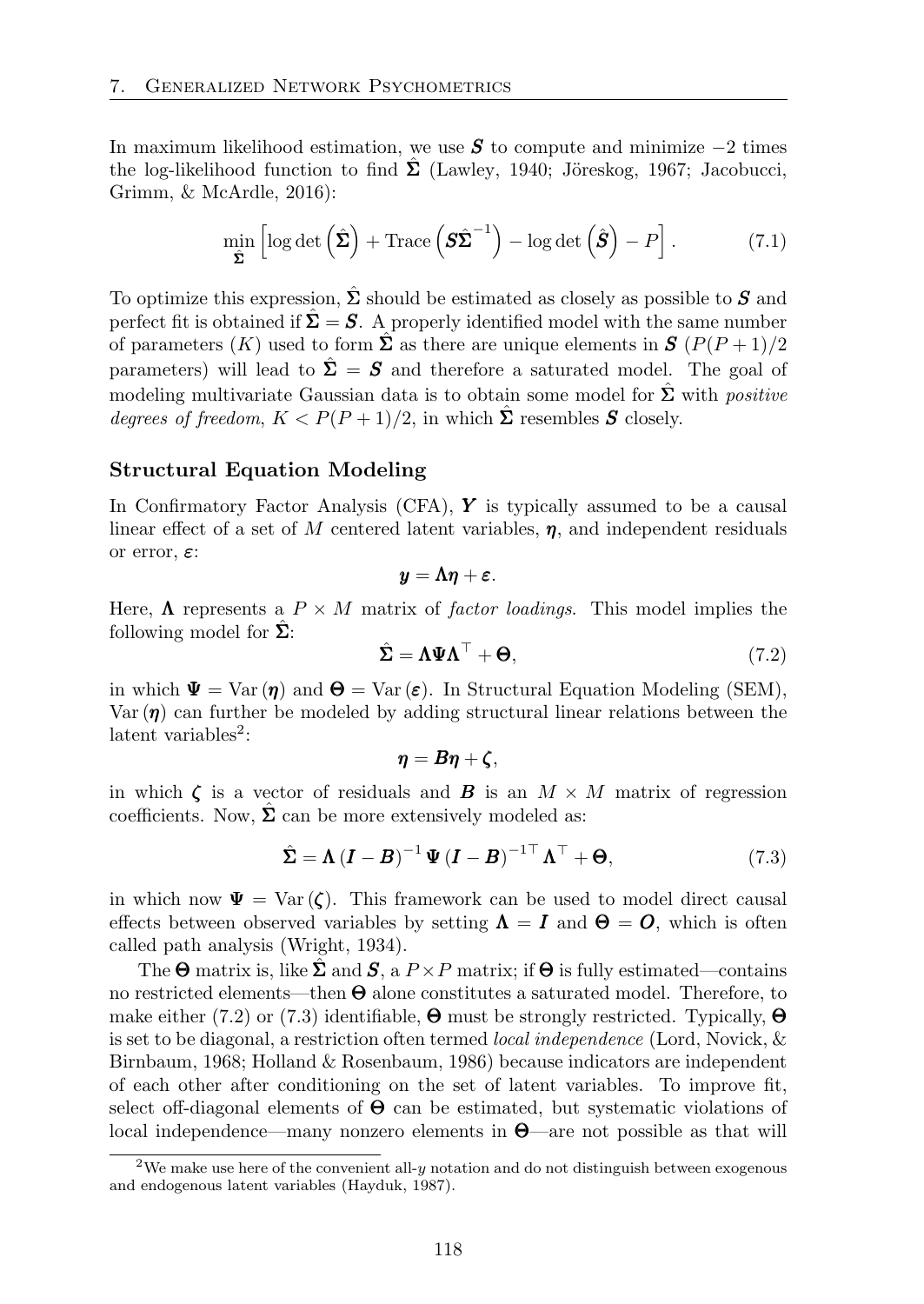quickly make (7.2) and (7.3) saturated or even over-identified. More precisely,  $\Theta$ can *not* be fully-populated—some elements of  $\Theta$  must be set to equal zero—when latent variables are used. An element of  $\Theta$  being fixed to zero indicates that two variables are *locally independent* after conditioning on the set of latent variables. As such, local independence is a *critical assumption* in both CFA and SEM; if local independence is systematically violated, CFA and SEM will never result in correct models.

The assumption of local independence has led to critiques of the factor model and its usage in psychology; local independence appears to be frequently violated due to direct causal effects, semantic overlap, or reciprocal interactions between putative indicators of a latent variable (Borsboom, 2008; Cramer et al., 2010; Borsboom et al., 2011; Cramer, Sluis, et al., 2012; Schmittmann et al., 2013). In psychopathology research, local independence of symptoms given a person's level of a latent mental disorder has been questioned (Borsboom & Cramer, 2013). For example, three problems associated with depression are "fatigue", "concentration problems" and "rumination". It is plausible that a person who suffers from fatigue will also concentrate more poorly, as a direct result of being fatigued and regardless of his or her level of depression. Similarly, rumination might lead to poor concentration. In another example, Kossakowski et al. (2016) describe the often-used SF-36 questionnaire (Ware Jr & Sherbourne, 1992) designed to measure health related quality of life. The SF-36 contains items such as "can you walk for more than one kilometer" and "can you walk a few hundred meters". Clearly, these items can never be locally independent after conditioning on any latent trait, as one item (the ability to walk a few hundred meters) is a *prerequisite* for the other (walking more than a kilometer). In typical applications, the excessive covariance between items of this type is typically left unmodeled, and treated instead by combining items into a subscale or total score that is subsequently subjected to factor analysis; of course, however, this is tantamount to ignoring the relevant psychometric problem rather than solving it.

Given the many theoretically expected violations of local independence in psychometric applications, many elements of  $\Theta$  in both (7.2) and (7.3) should ordinarily be freely estimated. Especially when violations of local independence are expected to be due to causal effects of partial overlap, residual correlations should not be constrained to zero; in addition, a chain of causal relationships between indicators can lead to all residuals to become correlated. Thus, even when latent factors cause much of the covariation between measured items, fitting a latent variable model that involves local independence may not fully account for correlation structure between measured items. Of course, in practice, many psychometricians are aware of this problem, which is typically addressed by freeing up correlations between residuals to improve model fit. However, this is usually done in an ad-hoc fashion, on the basis of inspection of modification indices and freeing up error covariances one by one, which is post hoc, suboptimal, and involves an uncontrolled journey through the model space. As a result, it is often difficult to impossible to tell how exactly authors arrived at their final reported models. As we will show later in this chapter, this process can be optimized and systematized using network models to connect residuals on top of a latent variable structure.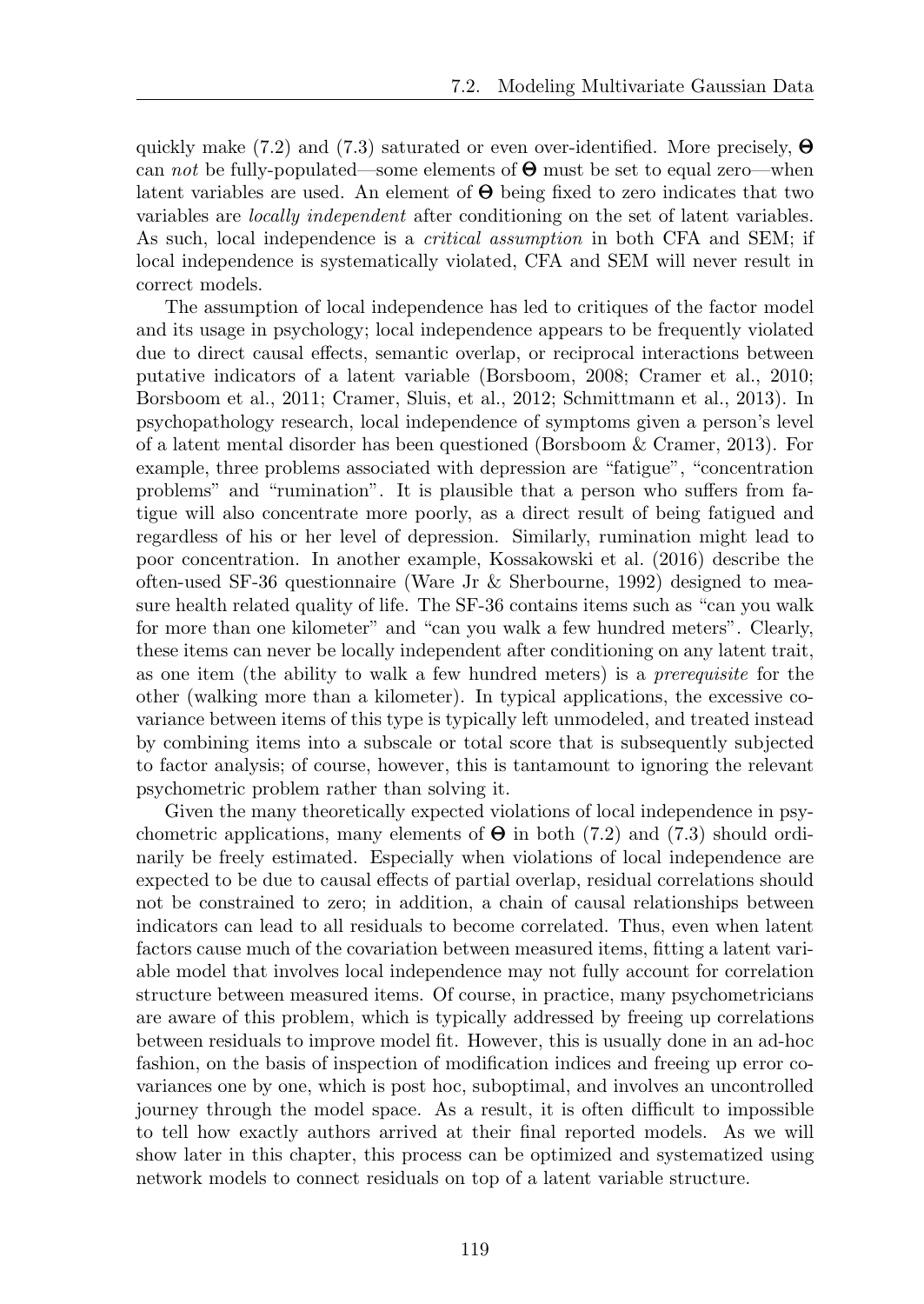

Figure 7.1: Example of a pairwise Markov Random Field model. Edges in this model indicate pairwise interactions, and are drawn using undirected edges to distinguish from (bidirectional) covariances. Rather than a model for marginal associations (such as a network indicating covariances), this is a model for *conditional* associations. The network above encodes that *Y*<sup>1</sup> and *Y*<sup>3</sup> are independent after conditioning on *Y*2. Such a model allows all three variables to correlate while retaining one degree of freedom (the model only has two parameters)

# Network Modeling

Recent authors have suggested that the potential presence of causal relationships between measured variables may allow the explanation of the covariance structure without the need to invoke any latent variables (Borsboom, 2008; Cramer et al., 2010; Borsboom et al., 2011; Schmittmann et al., 2013). The interactions between indicators can instead be modeled as a *network*, in which indicators are represented as nodes that are connected by edges representing *pairwise interactions*. Such interactions indicate the presence of covariances that cannot be explained by any other variable in the model and can represent—possibly reciprocal—causal relationships. Estimating a network structure on psychometric data is termed *network psychometrics* (Epskamp et al., in press). Such a network of interacting components can generate data that fit factor models well, as is commonly the case in psychology. Van Der Maas et al. (2006) showed that the positive manifold of intelligence—which is commonly explained with the general factor for intelligence, *g*—can emerge from a network of mutually benefiting cognitive abilities. Borsboom et al. (2011) showed that a network of psychopathological symptoms, in which disorders are modeled as clusters of symptoms, could explain comorbidity between disorders. Furthermore, Epskamp et al. (in press) showed that the Ising model for ferromagnetism (Ising, 1925), which models magnetism as a network of particles, is equivalent to multidimensional item response theory (Reckase, 2009; see Chapter 8).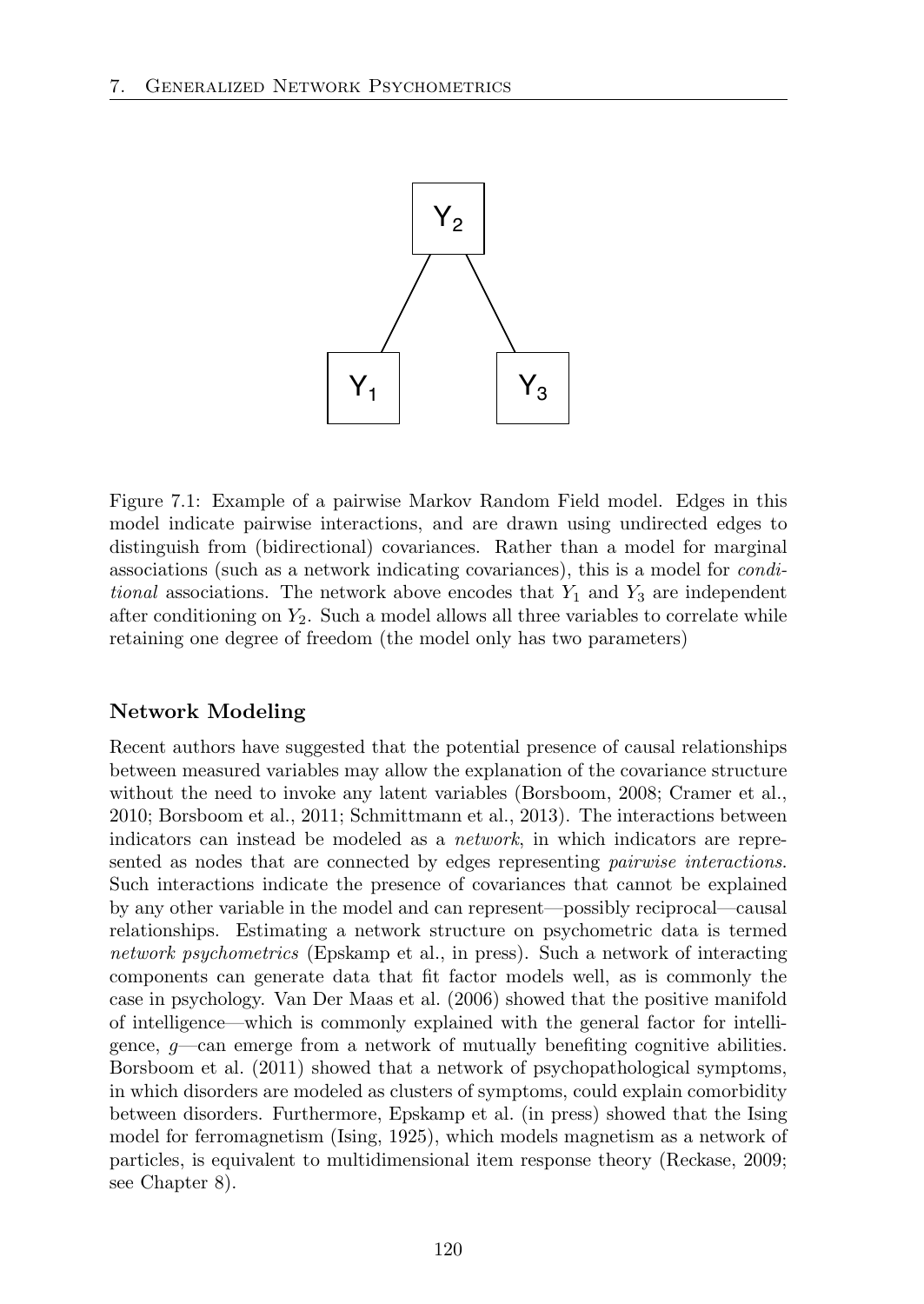In network psychometrics, psychometric data are modeled through directed or undirected networks. Directed networks are equivalent to path analysis models. For modeling undirected networks, pairwise Markov Random Fields (Lauritzen, 1996; Murphy, 2012) are used. In these models, each variable is represented by a node, and nodes are connected by a set of edges. If two nodes,  $y_j$  and  $y_k$ , are not connected by an edge, then this means they are independent after conditioning on the set of all other nodes, *y−*(*j,k*) . Whenever two nodes cannot be rendered independent conditional on the other nodes in the system, they are said to feature in a *pairwise interaction*, which is represented by an *undirected* edge an edge with no arrows—to contrast such an effect from covariances typically represented in the SEM literature with bidirectional edges. Figure 7.1 represents such a network model, in which nodes  $y_1$  and  $y_3$  are independent after conditioning on node *y*2. Such a model can readily arise from direct interactions between the nodes. For example, this conditional independence structure would emerge if  $y_2$  is a common cause of  $y_1$  and  $y_3$ , or if  $y_2$  is the mediator in a causal path between  $y_1$ and *y*3. In general, it is important to note that pairwise interactions are not mere correlations; two variables may be strongly correlated but unconnected (e.g., when both are caused by another variable in the system) and they may be uncorrelated but strongly connected in the network  $(e.g.,$  when they have a common effect in the system). For instance, in the present example the model does *not* indicate that  $y_1$  and  $y_3$  are uncorrelated, but merely indicates that any correlation between  $y_1$ and *y*<sup>3</sup> is due to their mutual interaction with *y*2; a network model in which either directly or indirectly connected paths exist between all pairs of nodes typically implies a fully populated (no zero elements) variance–covariance matrix.

In the case of multivariate Gaussian data this model is termed the Gaussian Graphical Model (GGM; Lauritzen, 1996). In the case of multivariate normality, the *partial correlation coefficient* is sufficient to test the degree of conditional independence of two variables after conditioning on all other variables; if the partial correlation coefficient is zero, there is conditional independence and hence no edge in the network. As such, partial correlation coefficients can directly be used in the network as *edge weights*; the strength of connection between two nodes<sup>3</sup>. Such a network is typically encoded in a symmetrical and real valued  $p \times p$  *weight matrix*,  $\Omega$ , in which element  $\omega_{ik}$  represents the edge weight between node *j* and node *k*:

$$
Cor (y_j, y_k | \mathbf{y}^{-(j,k)}) = \omega_{jk} = \omega_{kj}.
$$

The partial correlation coefficients can be directly obtained from the inverse of variance–covariance matrix  $\Sigma$ , also termed the *precision matrix*  $\boldsymbol{K}$  (Lauritzen, 1996):

$$
Cov\left(y_j, y_k \mid \boldsymbol{y}^{-(j,k)}\right) = -\frac{\kappa_{jk}}{\sqrt{\kappa_{kk}}\sqrt{\kappa_{jj}}}.
$$

Thus, element  $\kappa_{jk}$  of the precision matrix is proportional to to the partial correlation coefficient of variables  $y_j$  and  $y_k$  after conditioning on all other variables. Since this process simply involves standardizing the precision matrix, we propose

<sup>3</sup>A saturated GGM is also called a partial correlation network because it contains the sample partial correlation coefficients as edge weights.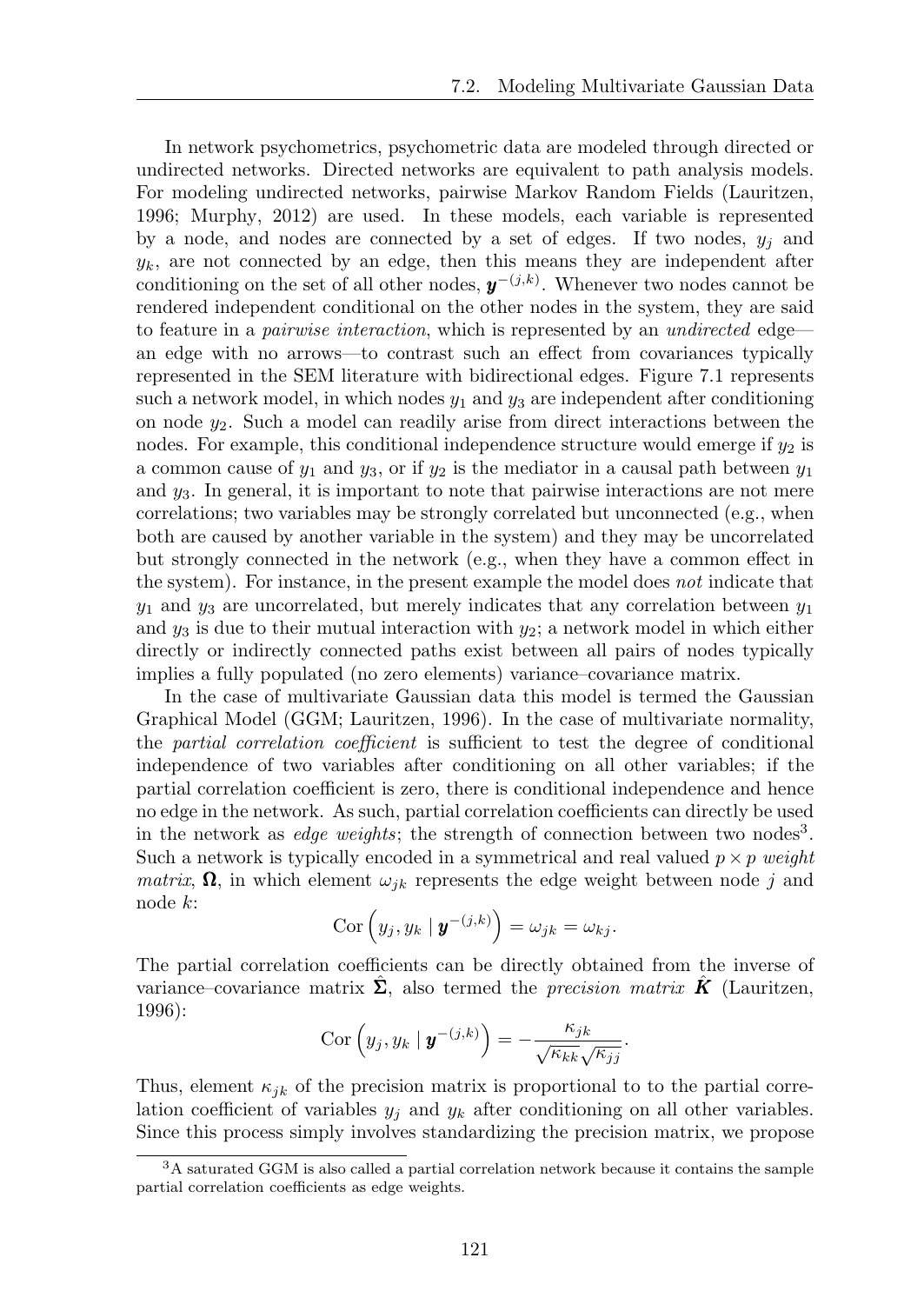the following model<sup>4</sup>:

$$
\hat{\Sigma} = \hat{K}^{-1} = \Delta \left( I - \Omega \right)^{-1} \Delta, \tag{7.4}
$$

in which  $\Delta$  is a diagonal matrix with  $\delta_{jj} = \kappa_{jj}^{-\frac{1}{2}}$  and  $\Omega$  has zeroes on the diagonal. This model allows for confirmative testing of the GGM structures on psychometric data. Furthermore, the model can be compared to a saturated model (fully populated off-diagonal values of  $\Omega$ ) and the independence model  $(\Omega = O)$ , allowing one to obtain  $\chi^2$  fit statistics as well as fit indices such as the RMSEA (Browne & Cudeck, 1992) and CFI (Bentler, 1990). Such methods of assessing model fit have not yet been used in network psychometrics.

Similar to CFA and SEM, the GGM relies on a critical assumption; namely, that covariances between observed variables are *not* caused by any latent or unobserved variable. If we estimate a GGM in a case where, in fact, a latent factor model was the true data generating structure, then generally we would expect the GGM to be saturated—i.e., there would be no missing edges in the GGM (Chandrasekaran, Parrilo, & Willsky, 2012). A missing edge in the GGM indicates the presence of conditional independence between two indicators given all other indicators; we do not expect indicators to become independent given subsets of other indicators (see also Ellis & Junker, 1997; Holland & Rosenbaum, 1986). Again, this critical assumption might not be plausible. While variables such as "Am indifferent to the feelings of others" and "Inquire about others' well-being" quite probably interact with each other, it might be far-fetched to assume that no unobserved variable, such as a personality trait, in part also causes some of the variance in responses on these items.

# 7.3 Generalizing Factor Analysis and Network Modeling

We propose two generalizations of both SEM and the GGM that both allow the modeling of network structures in SEM. In the first generalization, we adopt the  $CFA<sup>5</sup>$  decomposition in (7.2) and model the variance–covariance matrix of latent variables as a GGM:

$$
\Psi = \Delta_{\Psi} (I - \Omega_{\Psi})^{-1} \Delta_{\Psi}.
$$

This framework can be seen as modeling conditional independencies between latent variables not by directed effects (as in SEM) but as an undirected network. As such, we term this framework *latent network modeling* (LNM).

In the second generalization, we adopt the SEM decomposition of the variance– covariance matrix in (7.3) and allow the residual variance–covariance matrix  $\Theta$  to be modeled as a GGM:

$$
\Theta = \Delta_{\Theta} (I - \Omega_{\Theta})^{-1} \Delta_{\Theta}.
$$

<sup>4</sup>To our knowledge, the GGM has not yet been framed in this form. We chose this form because it allows for clear modeling and interpretation of the network parameters.

<sup>&</sup>lt;sup>5</sup>We use the CFA framework instead of the SEM framework here as the main application of this framework is in exploratively estimating relationships between latent variables.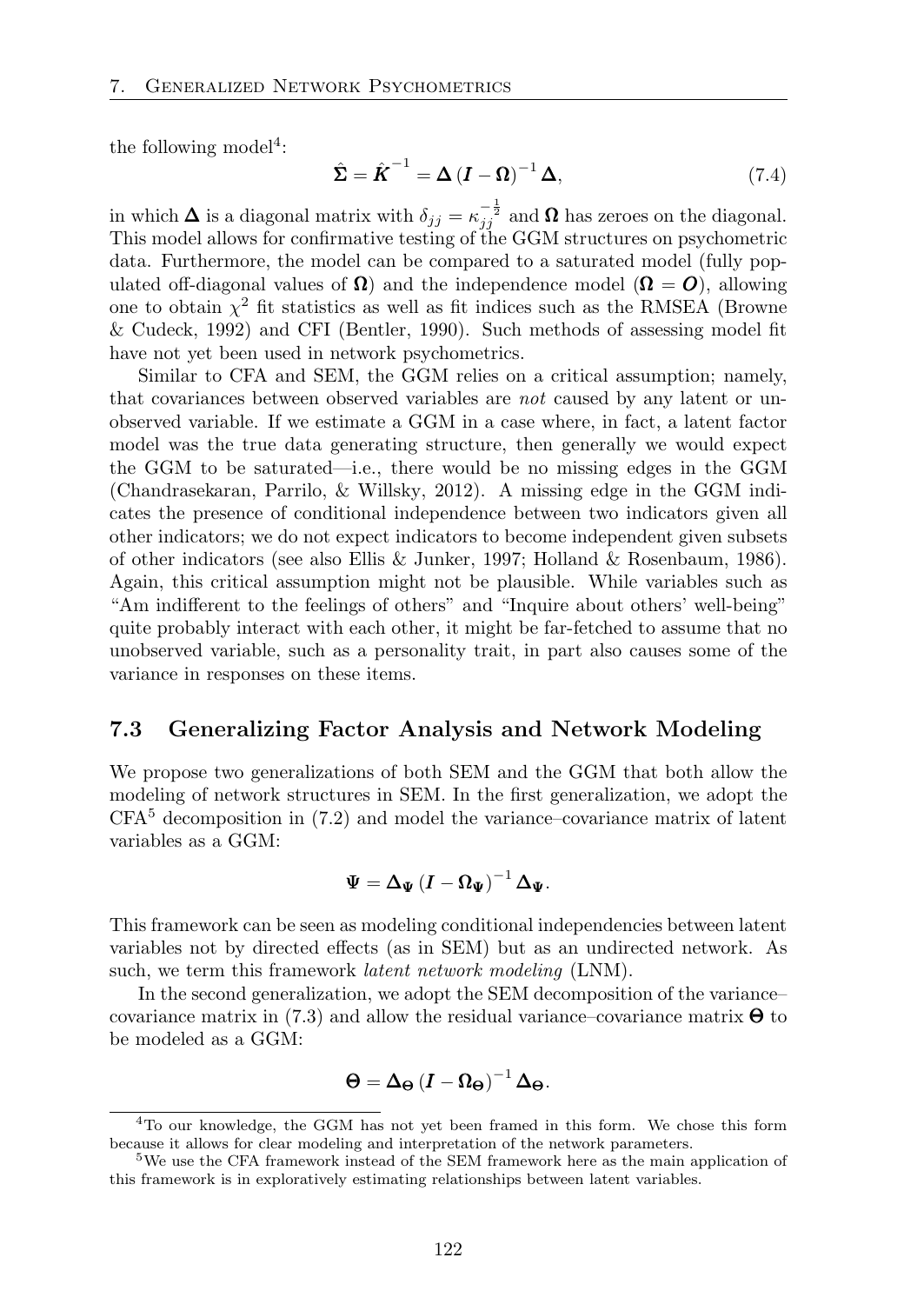

C. Latent Network Modeling D. Residual Network Modeling

Figure 7.2: Examples of possible models under four different modeling frameworks. Circular nodes indicate latent variables, square nodes indicate manifest variables and gray nodes indicate residuals. Directed edges indicate factor loadings or regression parameters and undirected edges indicate pairwise interactions. Note that such undirected edges do *not* indicate covariances, which are typically denoted with bidirectional edges. Replacing covariances with interactions is where the network models differ from typical SEM.

Because this framework conceptualizes associations between residuals as pairwise *interactions*, rather than correlations, we term this framework *Residual Network Modeling* (RNM). Using this framework allows—as will be described below—for a powerful way of fitting a confirmatory factor structure even though local independence is systematically violated and all residuals are correlated.

Figure 7.2 shows four different examples of possible models that are attainable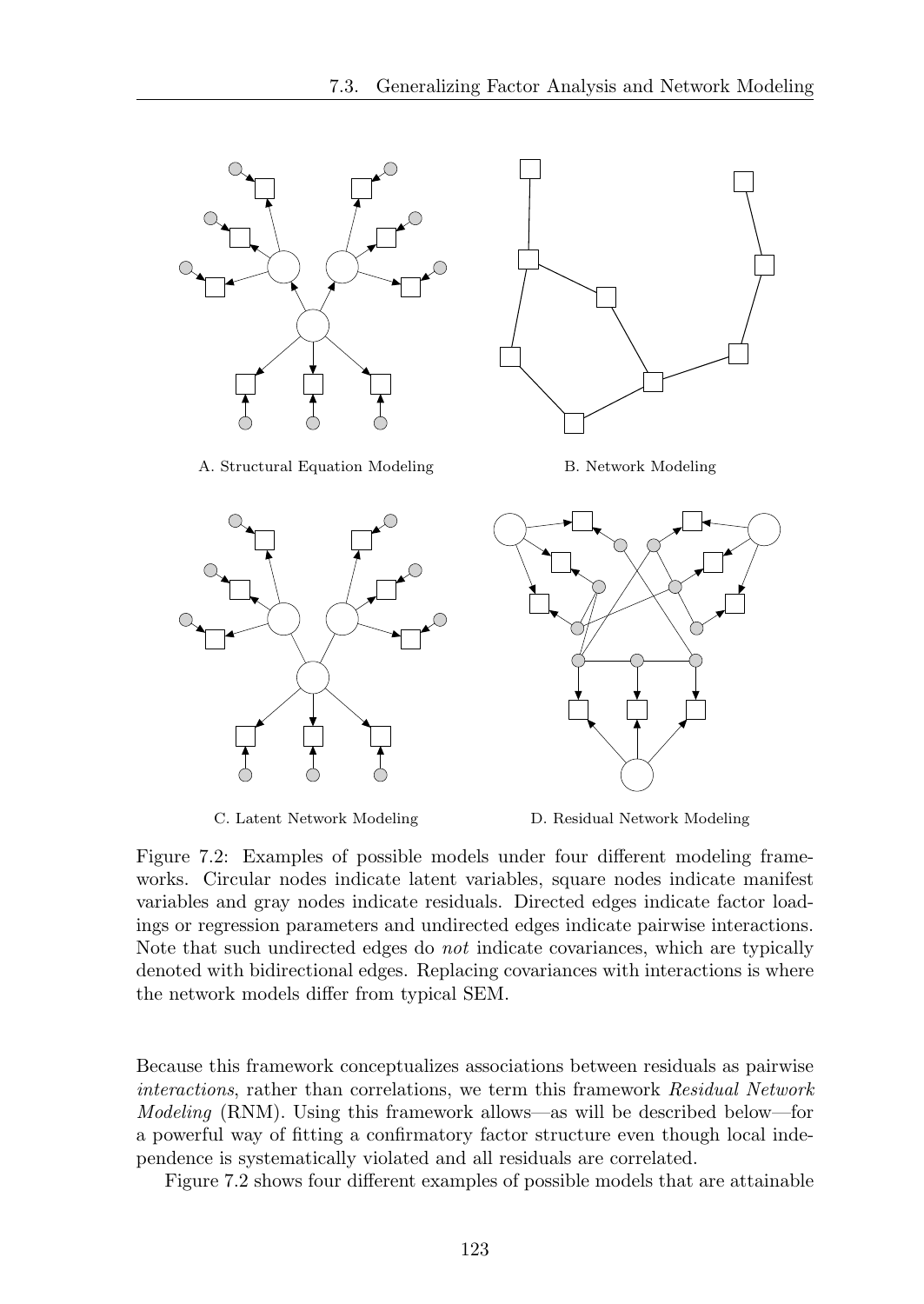under the SEM, LNM and RNM frameworks. Panel A shows a typical SEM model in which one latent variable functions as a common cause of two others. Panel B shows a network model which can be estimated using both the RNM and the LNM frameworks. Panel C shows a completely equivalent LNM model to the SEM model of Panel A in which the direction of effect between latent variables is not modeled. Finally, panel D shows a model in which three exogenous latent variables underlie a set of indicators of which the residuals form a network. The remainder of this section will describe RNM and LNM in more detail and will outline the class of situations in which using these models is advantageous over CFA or SEM.

#### Latent Network Modeling

The LNM framework models the latent variance–covariance matrix of a CFA model as a GGM:

$$
\hat{\Sigma} = \Lambda \Delta_{\Psi} \left( I - \Omega_{\Psi} \right)^{-1} \Delta_{\Psi} \Lambda^{\top} + \Theta. \tag{7.5}
$$

This allows researchers to model conditional independence relationships between latent variables without making the implicit assumptions of directionality or acyclicness. In SEM, *B* is typically modeled as a directed acyclic graph (DAG), meaning that elements of *B* can be represented by directed edges, and following along the path of these edges it is not possible to return to any node (latent variable). The edges in such a DAG can be interpreted as causal, and in general they imply a specific set of conditional independence relationships between the nodes (Pearl, 2000).

While modeling conditional independence relationships between latent variables as a DAG is a powerful tool for testing strictly confirmatory hypotheses, it is less useful for more exploratory estimation. Though there have been recent advances in exploratory estimation of DAGs within an SEM framework (e.g., Gates & Molenaar, 2012; Rosa, Friston, & Penny, 2012), many equivalent DAGs can imply the same conditional independence relationships, and thus fit the data equally well even though their causal interpretation can be strikingly different (MacCallum et al., 1993). Furthermore, the assumption that the generating model is acyclic—which, in practice, often is made on purely pragmatic grounds to identify a model—is problematic in that much psychological behavior can be assumed to have at least some cyclic and complex behavior and feedback (Schmittmann et al., 2013). Thus, the true conditional independence relationships in a dataset can lead to many equivalent compositions of *B*, and possibly none of them are the true model.

In psychometrics and SEM the GGM representation has not been very prominent, even though it has some manifest benefits over the attempt to identify DAGs directly. For example, by modeling conditional independence relationships between latent variables as a GGM, many relationships can be modeled in a simpler way as compared to a DAG. In addition, in the GGM each set of conditional independence relations only corresponds to one model: there are no equivalent GGMs with the same nodes. Figure 7.3 shows a comparison of several conditional independence relations that can be modeled equivalently or not by using a GGM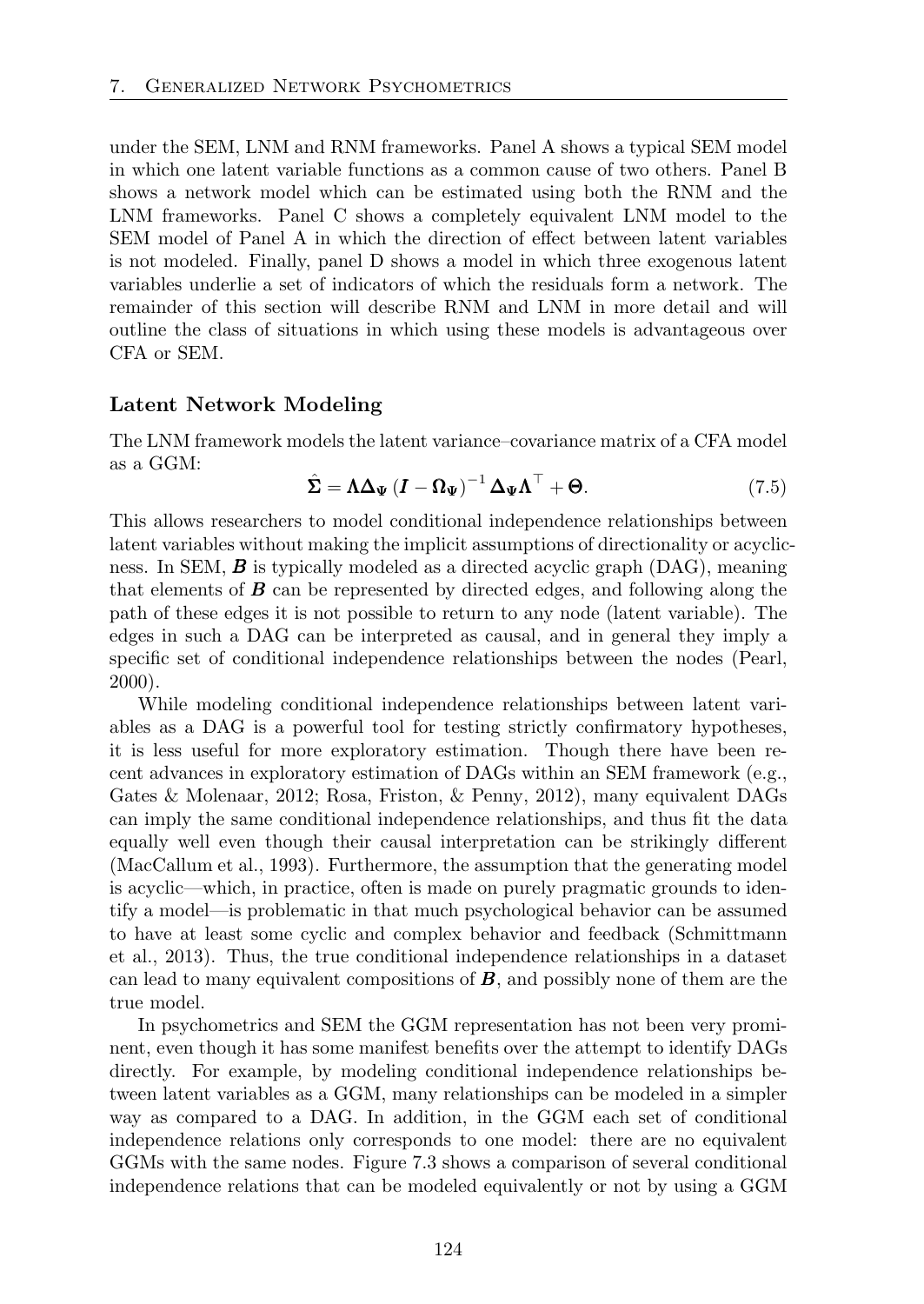

Figure 7.3: Equivalent models between directed acyclic graphs (DAG; left) and Gaussian graphical models (GGM; right). Each row of graphs show two models that are equivalent.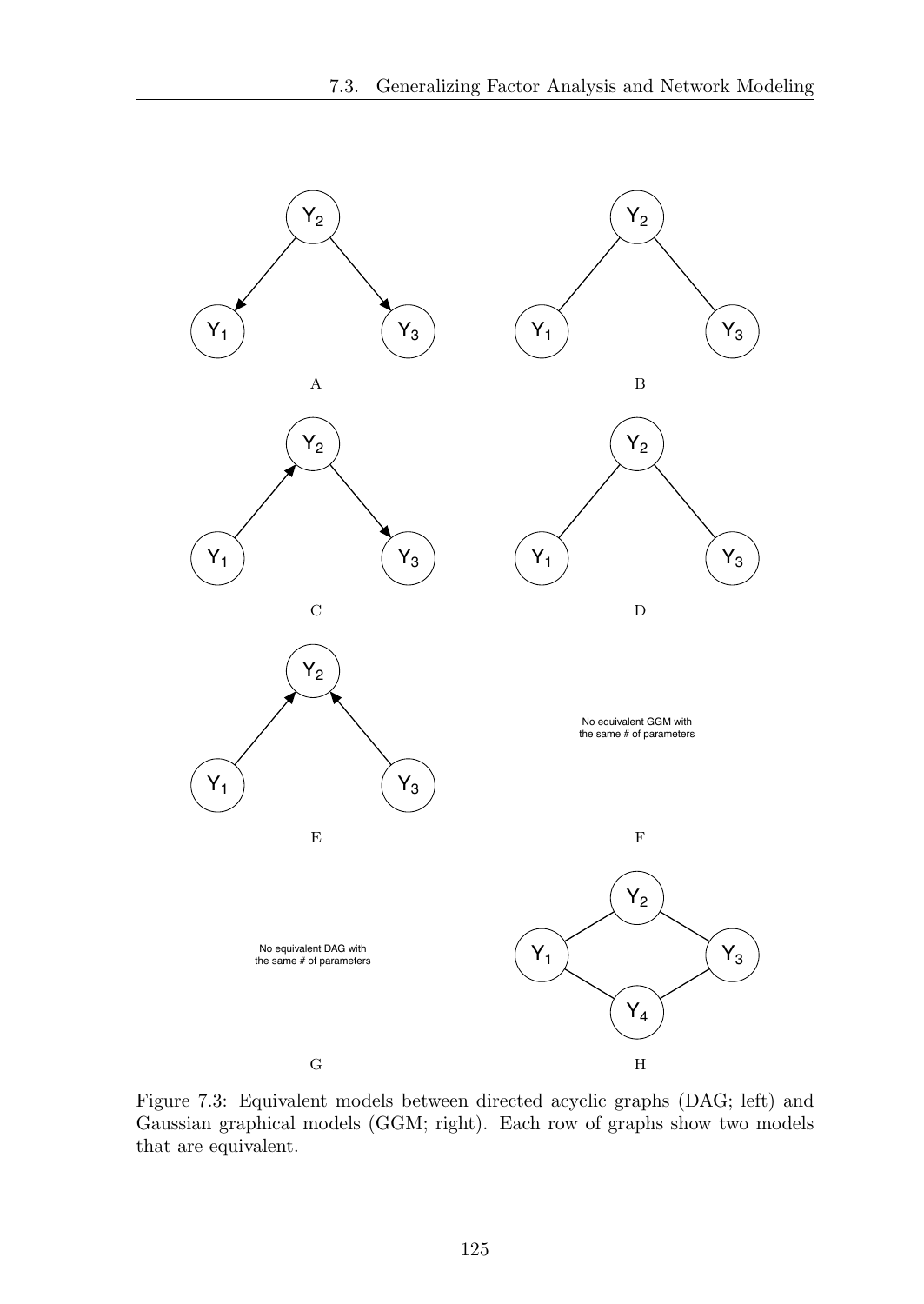or by using a DAG. Panel A and Panel C show two DAGs that represent the same conditional independence relations,  $y_1 \perp y_3 \perp y_2$ , which can both be represented by the same GGM shown in Panel B and Panel D. There are some conditional independence relations that a GGM cannot represent in the same number of parameters as a DAG; Panel E shows a collider structure that cannot be exactly represented by a GGM (the best fitting GGM would feature three edges instead of two). On the other hand, there are also conditional independence relationships that a GGM can represent and a DAG cannot; the cycle of Panel H cannot be represented by a DAG. Further equivalences and differences between GGMs and DAGs are beyond the scope of this chapter, but haven been well described in the literature (e.g., chapter 3 of Lauritzen, 1996; Koller & Friedman, 2009; Kolaczyk, 2009). In sum, the GGM offers a natural middle ground between zero-order correlations and DAGs: every set of zero-order correlations implies exactly one GGM, and every DAG implies exactly one GGM. In a sense, the road from correlations to DAGs (including hierarchical factor models) thus always must pass through the realm of GGMs, which acts as a bridge between the correlational and causal worlds.

Because there are no equivalent undirected models possible, LNM offers a powerful tool for exploratory estimation of relationships between latent variables. For example, suppose one encounters data generated by the SEM model in Figure 7.2, Panel A. Without prior theory on the relations between latent variables, exploratory estimation on this dataset would lead to three completely equivalent models: the one shown in Figure 7.2, Panel C and two models in which the common cause instead is the middle node in a causal chain. As the number of latent variables increases, the potential number of equivalent models that encode the same conditional independence relationships grows without bound. The LNM model in Panel C of Figure 7.2 portrays the same conditional independence relationship as the SEM model in Panel A of Figure 7.2, while having no equivalent model. Exploratory estimation could easily find this model, and portrays the retrieved relationship in a clear and unambiguous way.

A final benefit of using LNM models is that they allow network analysts to construct a network while taking measurement error into account. So far, networks have been constructed based on single indicators only and no attempt has been made to remediate measurement error. By forming a network on graspable small concepts measured by a few indicators, the LNM framework can be used to control for measurement error.

#### Residual Network Modeling

In the RNM framework the residual structure of SEM is modeled as a GGM:

$$
\hat{\Sigma} = \Lambda (I - B)^{-1} \Psi (I - B)^{-1 \top} \Lambda^{\top} + \Delta_{\Theta} (I - \Omega_{\Theta})^{-1} \Delta_{\Theta}.
$$
 (7.6)

This modeling framework conceptualizes latent variable and network modeling as two sides of the same coin, and offers immediate benefits to both. In latent variable modeling, RNM allows for the estimation of a factor structure (possibly including structural relationships between the latent variables), while having no uncorrelated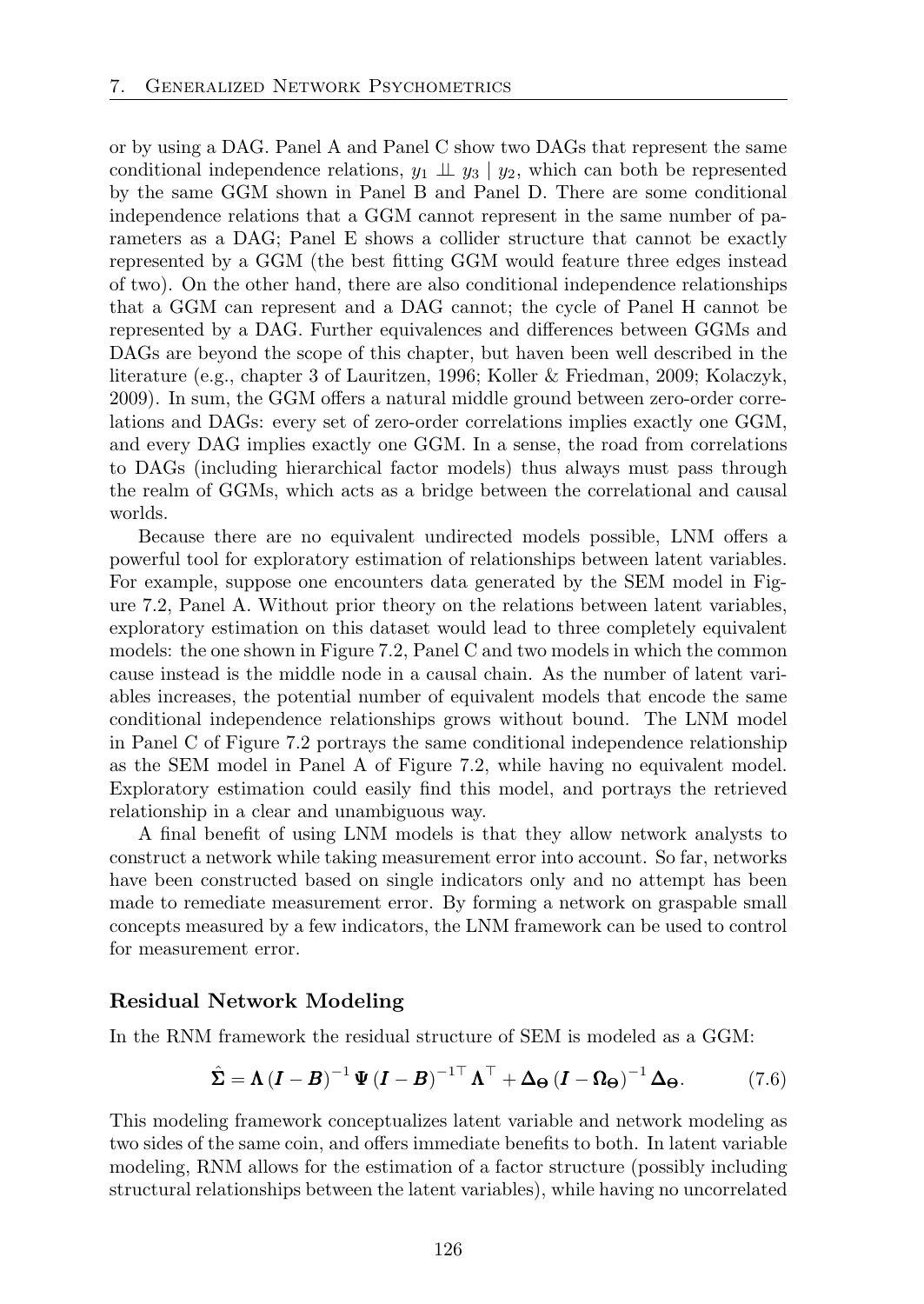errors and thus no local independence. The error-correlations, however, are still highly structured due to the residual network structure. This can be seen as a compromise between the ideas of network analysis and factor modeling; while we agree that local independence is plausibly violated in many psychometric tests, we think the assumption of no underlying latent traits and therefore a sparse GGM may often be too strict. For network modeling, RNM allows a researcher to estimate a sparse network structure while taking into account that some of the covariation between items was caused by a set of latent variables. Not taking this into account would lead to a saturated model (Chandrasekaran et al., 2012), whereas the residual network structure can be sparse.

To avoid confusion between residual correlations, we will denote edges in  $\Omega_{\Theta}$ *residual interactions*. Residual interactions can be understood as pairwise linear effects, possibly due to some causal influence or partial overlap between indicators that is left after controlling for the latent structure. Consider again the indicators for agreeableness "Am indifferent to the feelings of others" and "Inquire about others' well-being". It seems clear that we would not expect these indicators to be locally independent after conditioning on agreeableness; being indifferent to the feelings of others will cause one to not inquire about other's well-being. Thus, we could expect these indicators to feature a residual interaction; some degree of correlation between these indicators is expected to remain, even after conditioning on the latent variable and all other indicators in the model.

The RNM framework in particular offers a new way of improving the fit of confirmatory factor models. In contrast to increasingly popular methods such as exploratory SEM (ESEM; Marsh, Morin, Parker, & Kaur, 2014) or LASSO regularized SEM models (Jacobucci et al., 2016), the RNM framework improves the fit by adding residual interactions rather than allowing for more cross-loadings. The factor structure is kept exactly intact as specified in the confirmatory model. Importantly, therefore, the interpretation of the latent factor does not change. This can be highly valuable in the presence of a strong theory on the latent variables structure underlying a dataset even in the presence of violations of local independence.

# 7.4 Exploratory Network Estimation

Both the LNM and RNM modeling frameworks allow for confirmative testing of network structures. Confirmatory estimation is straightforward and similar to estimating SEM models, with the exception that instead of modeling  $\Psi$  or  $\Theta$  now the latent network  $\Omega_{\Psi}$  or  $\Omega_{\Theta}$  is modeled. Furthermore, both modeling frameworks allow for the confirmatory fit of a network model. In LNM, a confirmatory network structure can be tested by setting  $\Lambda = I$  and  $\Theta = O$ ; in RNM, a confirmatory network model can be tested by omitting any latent variables. We have developed the R package  $l$ vnet<sup>6</sup>, which utilizes OpenMx (Neale et al., 2016) for confirmative testing of RNM and LNM models (as well as a combination of the two). The lvnet function can be used for this purpose by specifying the fixed and the free elements

<sup>6</sup>github.com/sachaepskamp/lvnet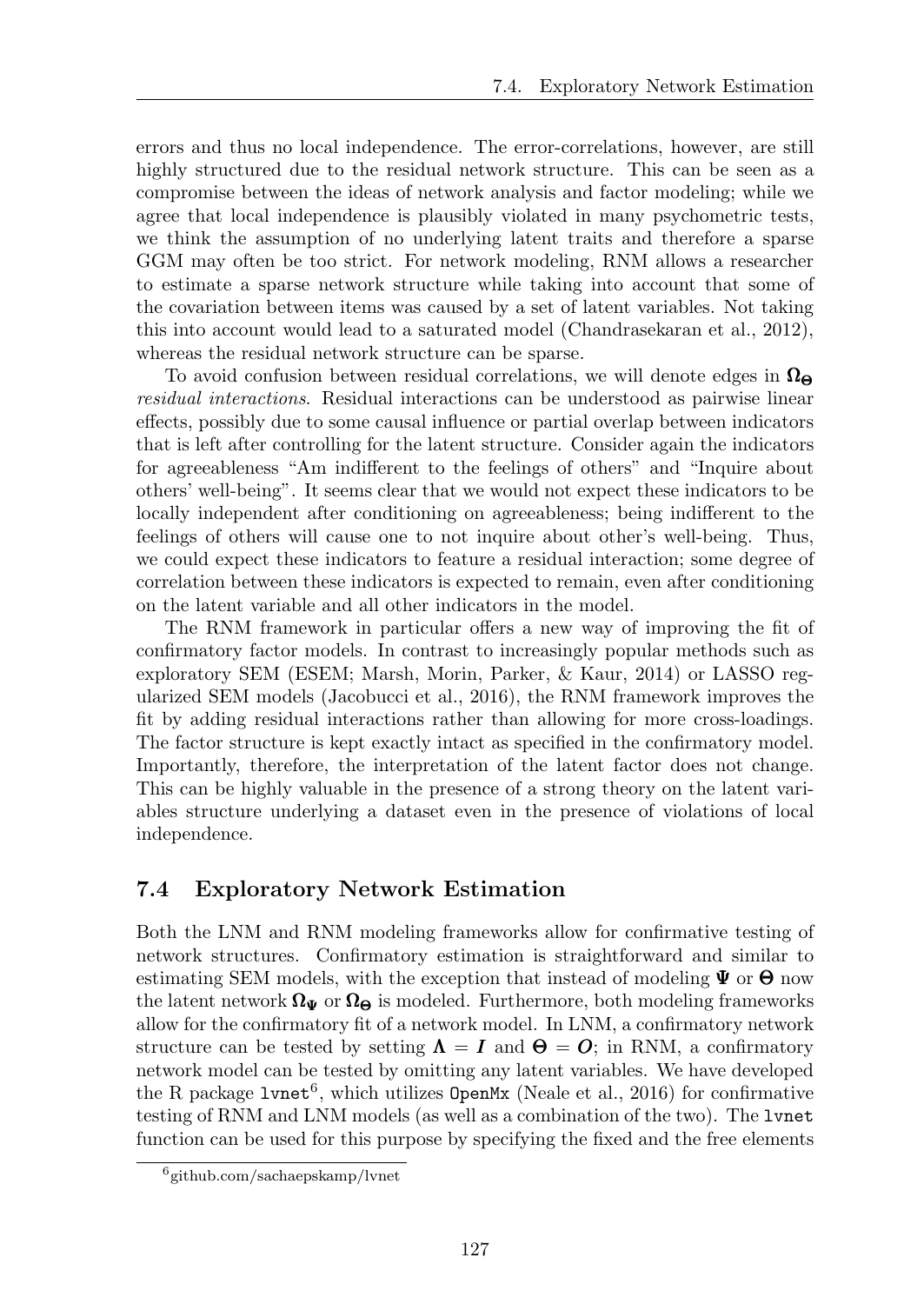of model matrices. The package returns model fit indices (e.g., the RMSEA, CFI and  $\chi^2$  value), parameter estimates, and allows for model comparison tests.

Often the network structure, either at the residual or the latent level, is unknown and needs to be estimated. To this end, the package includes two exploratory search algorithms described below: step-wise model search and penalized maximum likelihood estimation. For both model frameworks and both search algorithms, we present simulation studies to investigate the performance of these procedures. As is typical in simulation studies investigating the performance of network estimation techniques, we investigated the *sensitivity* and *specificity* (van Borkulo et al., 2014). These measures investigate the estimated edges versus the edges in the true model, with a 'positive' indicating an estimated edge and a 'negative' indicating an edge that is estimated to be zero. Sensitivity, also termed the true positive rate, gives the ratio of the number of true edges that were detected in the estimation versus the total number of edges in the true model:

sensitivity = 
$$
\frac{\# \text{ true positives}}{\# \text{ true positives} + \# \text{ of false negatives}}
$$

Specificity, also termed the true negative rate, gives the ratio of true missing edges detected in the estimation versus the total number of absent edges in the true model:

specificity = 
$$
\frac{\# \text{ true negatives}}{\# \text{ true negatives} + \# \text{ false positives}}
$$

The specificity can be seen as a function of the number of false positives: a high specificity indicates that there were not many edges detected to be nonzero that are zero in the true model. To favor degrees of freedom, model sparsity and interpretability, specificity should be high all-around—estimation techniques should not result in many false positives—whereas sensitivity should increase as a function of the sample size.

#### Simulating Gaussian Graphical models

In all simulation studies reported here, networks were constructed in the same way as done by Yin and Li (2011) in order to obtain a positive definite inversecovariance matrix  $\boldsymbol{K}$ . First, a network structure was generated without weights. Next, weights were drawn randomly from a uniform distribution between 0*.*5 and 1, and made negative with 50% probability. The diagonal elements of *K* were then set to 1*.*5 times the sum of all absolute values in the corresponding row, or 1 if this sum was zero. Next, all values in each row were divided by the diagonal value, ensuring that the diagonal values become 1. Finally, the matrix was made symmetric by averaging the lower and upper triangular elements. In the chain graphs used in the following simulations, this algorithm created networks in which the non-zero partial correlations had a mean of 0*.*33 and a standard deviation of 0*.*04.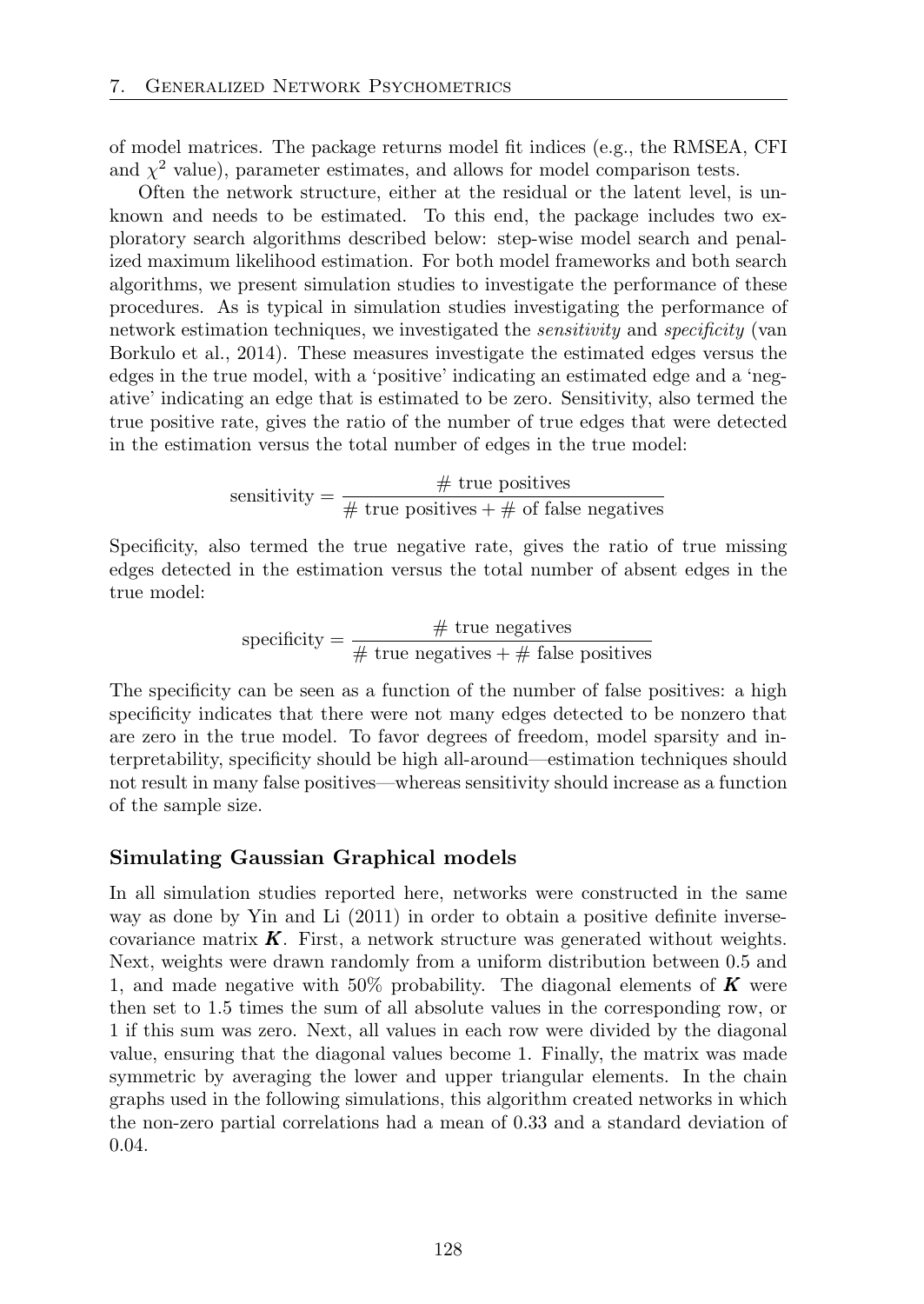# Stepwise Model Search

In exploratory search, we are interested in recovering the network structure of either  $\Omega_{\Psi}$  in LNM or  $\Omega_{\Theta}$  in RNM. This can be done through a step-wise model search, either based on  $\chi^2$  difference tests (Algorithm 1) or on minimization of some information criterion (Algorithm 2) such as the Akaike information criterion (AIC), Bayesian information criterion (BIC) or the extended Bayesian information criterion (EBIC; Chen & Chen, 2008) which is now often used in network estimation (van Borkulo et al., 2014; Foygel & Drton, 2010). In LNM, removing edges from  $\Omega_{\Psi}$  cannot improve the fit beyond that of an already fitting CFA model. Hence, model search for  $\Omega_{\Psi}$  should start at a fully populated initial setup for  $\Omega_{\Psi}$ . In RNM, on the other hand, a densely populated  $\Omega_{\Theta}$  would lead to an over-identified model, and hence the step-wise model search should start at an empty network  $\Omega_{\Theta} = O$ . The function lynetSearch in the lynet package can be used for both search algorithms.

| <b>Algorithm 1</b> Stepwise network estimation by $\chi^2$ difference testing.       |
|--------------------------------------------------------------------------------------|
| Start with initial setup for $\Omega$                                                |
| repeat                                                                               |
| for all Unique elements of $\Omega$ do                                               |
| Remove edge if present or add edge if absent                                         |
| Fit model with changed edge                                                          |
| end for                                                                              |
| if Adding an edge significantly improves fit ( $\alpha = 0.05$ ) then                |
| Add edge that improves fit the most                                                  |
| else if Removing an edge does not significantly worsen fit ( $\alpha = 0.05$ ) then  |
| Remove edge that worsens fit the least                                               |
| end if                                                                               |
| <b>until</b> No added edge significantly improves fit and removing any edge signifi- |
| cantly worsens fit                                                                   |

|  |  |  |  |  |  |  | Algorithm 2 Stepwise network estimation by AIC, BIC or EBIC optimization. |
|--|--|--|--|--|--|--|---------------------------------------------------------------------------|
|--|--|--|--|--|--|--|---------------------------------------------------------------------------|

Start with initial setup for  $\Omega$ repeat for all Unique elements of  $\Omega$  do Remove edge if present or add edge if absent Fit model with changed edge end for if Any changed edge improved AIC, BIC or EBIC then Change edge that improved AIC, BIC or EBIC the most end if until No changed edge improves AIC, BIC or EBIC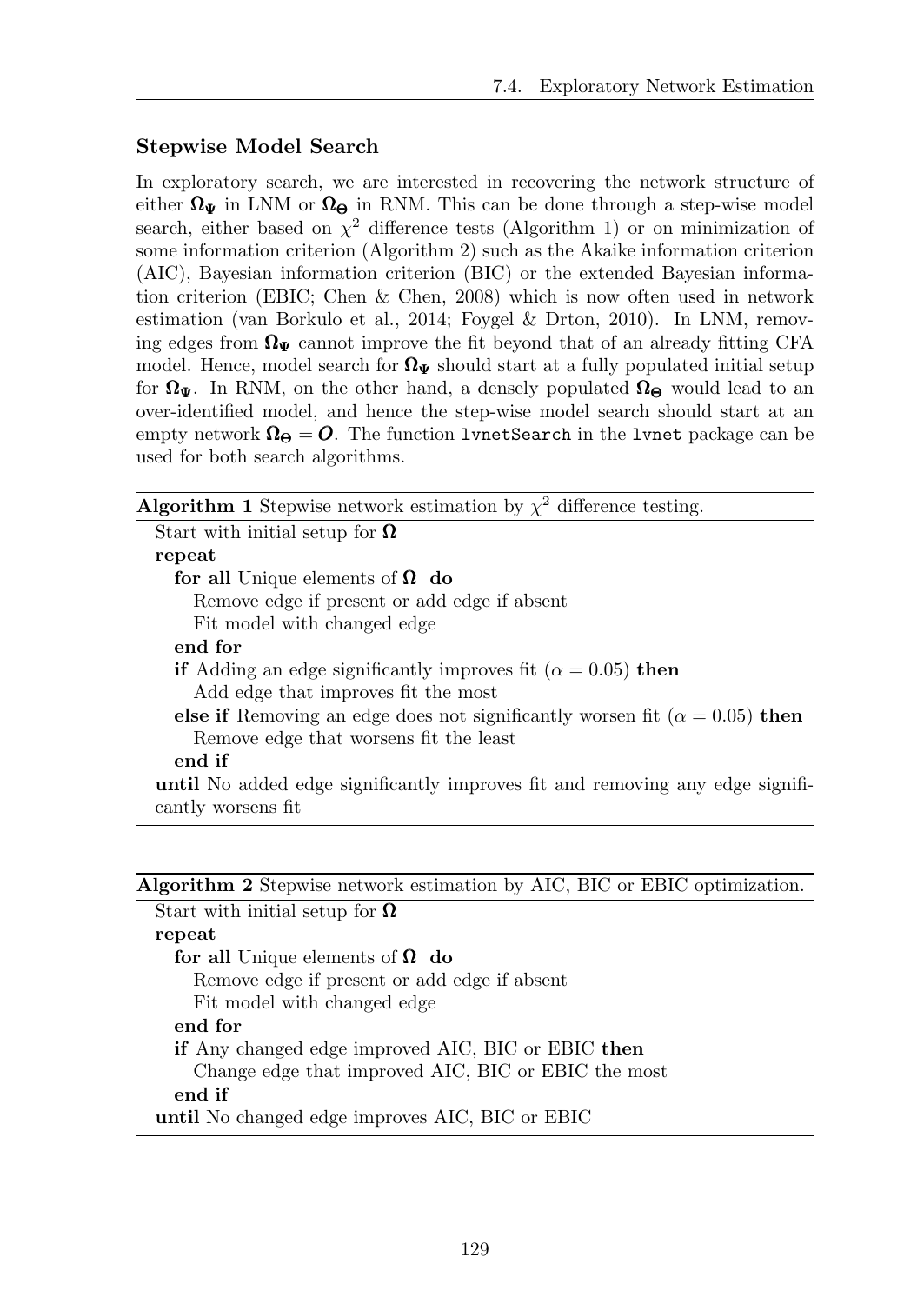

Figure 7.4: Model used in simulation study 1: step-wise model search in latent network modeling. Four latent variables were each measured by three items. Latent variables covary due to the structure of a latent Gaussian graphical model in which edges indicate partial correlation coefficients. This model has the form of a chain graph, which cannot be represented in a structural equation model. Factor loadings, residual variances and latent variances were set to 1 and the latent partial correlations had an average of 0*.*33 with a standard deviation of 0*.*04.

#### Simulation Study 1: Latent Network Modeling

We performed a simulation study to assess the performance of the above mentioned step-wise search algorithms in LNM models. Figure 7.4 shows the LNM model under which we simulated data. In this model, four latent factors with three indicators each were connected in a latent network. The latent network was a chain network, leading all latent variables to be correlated according to a structure that cannot be represented in SEM. Factor loadings and residual variances were set to 1, and the network weights were simulated as described in the section "Simulating Gaussian Graphical models". The simulation study followed a  $5 \times 4$  design: the sample size was varied between 50, 100, 250, 500 and 1 000 to represent typical sample sizes in psychological research, and the stepwise evaluation criterion was either  $\chi^2$  difference testing, AIC, BIC or EBIC (using a tuning parameter of 0.5). Each condition was simulated 1 000 times, resulting in 20 000 total simulated datasets.

Figure 7.5 shows the results of the simulation study. Data is represented in standard boxplots (McGill, Tukey, & Larsen, 1978): the box shows the 25th, 50th (median) 75th quantiles, the whiskers range from the largest values in 1*.*5 times the inter-quantile range (75th - 25th quantile) and points indicate outliers outside that range. In each condition, we investigated the sensitivity and specificity. The top panel shows that sensitivity improves with sample size, with AIC performing best and EBIC worst. From sample sizes of 500 and higher all estimation criterion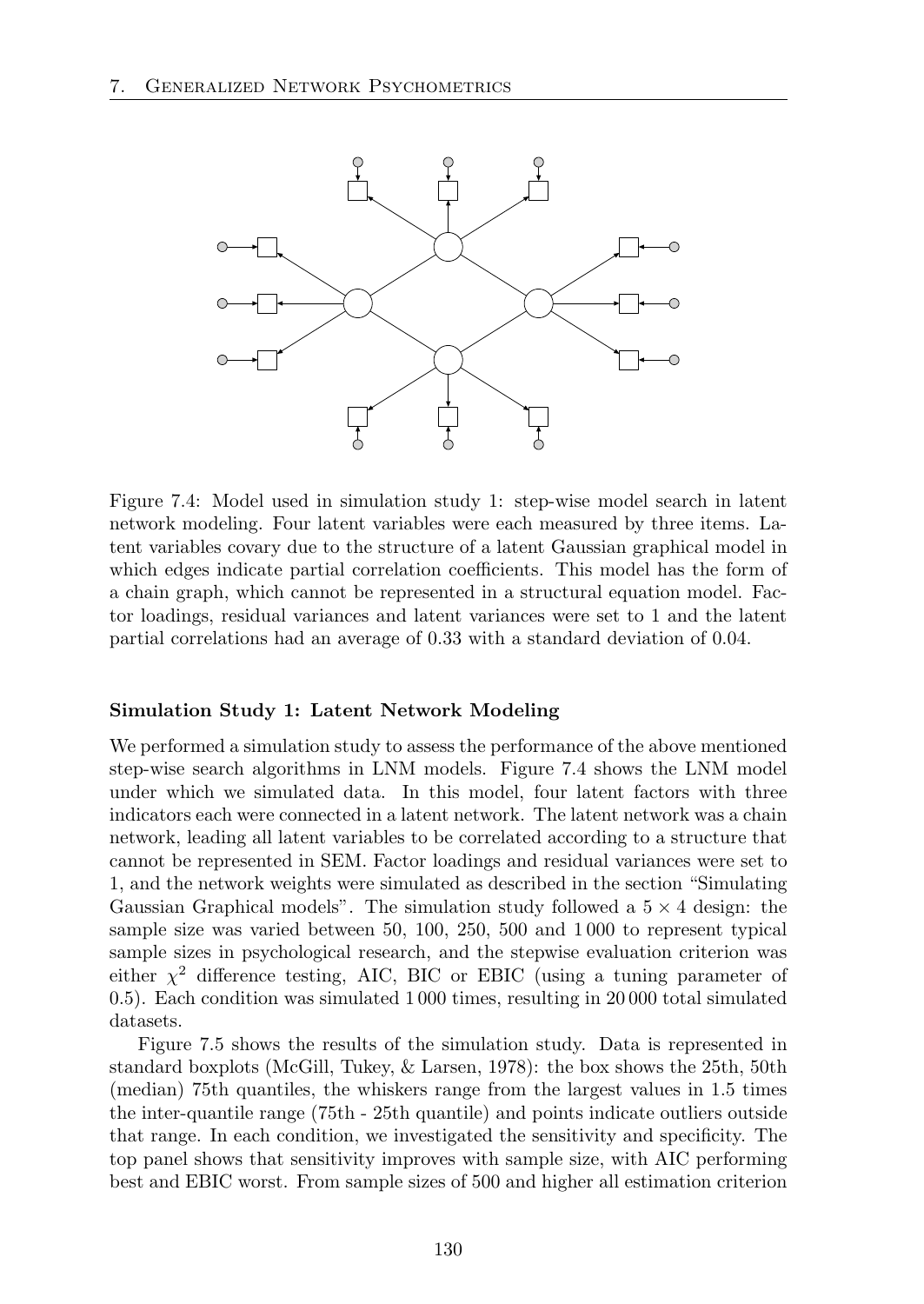

Figure 7.5: Simulation results of simulation study 1: step-wise model search in latent network modeling. Each condition was replicated 1 000 times, leading to 20 000 total simulated datasets. High sensitivity indicates that the method is able to detect edges in the true model, and high specificity indicates that the method does not detect edges that are zero in the true model.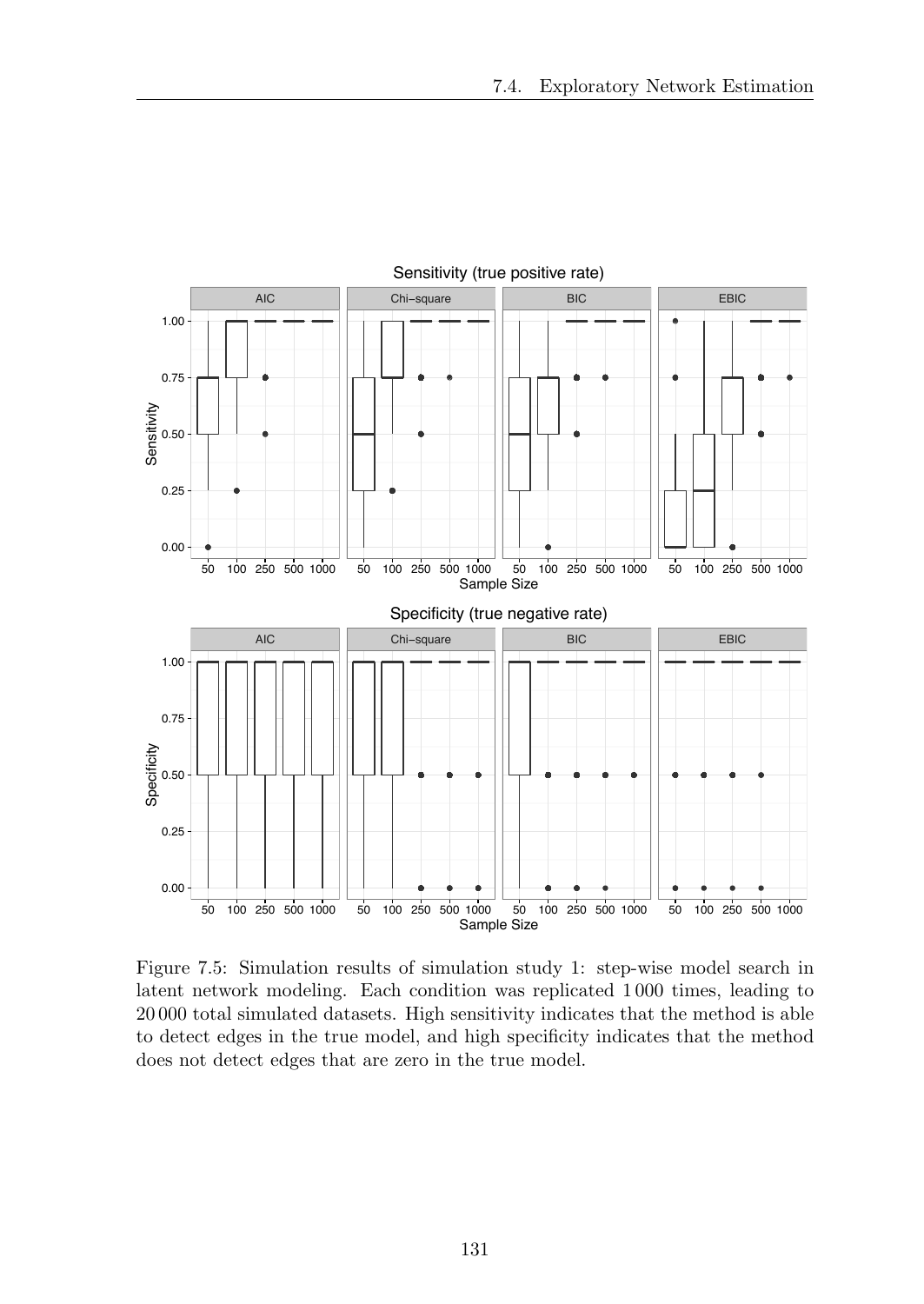

Figure 7.6: Model used in simulation study 2: step-wise model search in residual network modeling. Two latent variables were each measured by five items; a Gaussian graphical model, in which edges indicate partial correlation coefficients, leads to all residuals to be correlated due to a chain graph between residuals, which cannot be represented in a structural equation model. Factor loadings, residual variances and latent variances were set to 1, the factor covariance was set to 0*.*25 and the latent partial correlations had an average of 0*.*33 with a standard deviation of 0*.*04.

performed well in retrieving the edges. The bottom panel shows that specificity is generally very high, with EBIC performing best and AIC worst. These results indicate that the step-wise procedure is conservative and prefers simpler models to more complex models; missing edges are adequately detected but present edges in the true model might go unnoticed except in larger samples. With sample sizes over 500, all four estimation methods show both a high sensitivity and specificity.

#### Simulation Study 2: Residual Network Modeling

We conducted a second simulation study to assess the performance of step-wise model selection in RNM models. Figure 7.7 shows the model under which data were simulated: two latent variables with 5 indicators each. The residual network was constructed to be a chain graph linking a residual of an indicator of one latent variable to two indicators of the other latent variable. This structure cannot be represented by a DAG and causes all residuals to be connected, so that  $\Theta$  is fully populated. Factor loadings and residual variances were set to 1, the factor covariance was set to 0*.*25, and the network weights were simulated as described in the section "Simulating Gaussian Graphical models".

The simulation study followed a  $5 \times 4$  design; sample size was again varied between 50, 100, 250, 500 and 1 000, and models were estimated using either *χ*<sup>2</sup> significance testing, AIC, BIC or EBIC. Factor loadings and factor variances were set to 1 and the factor correlation was set to 0.25. The weights in  $\Omega_{\Theta}$  were chosen as described in the section "Simulating Gaussian Graphical models". Each condition was simulated 1*,* 000 times, leading to 20 000 total datasets.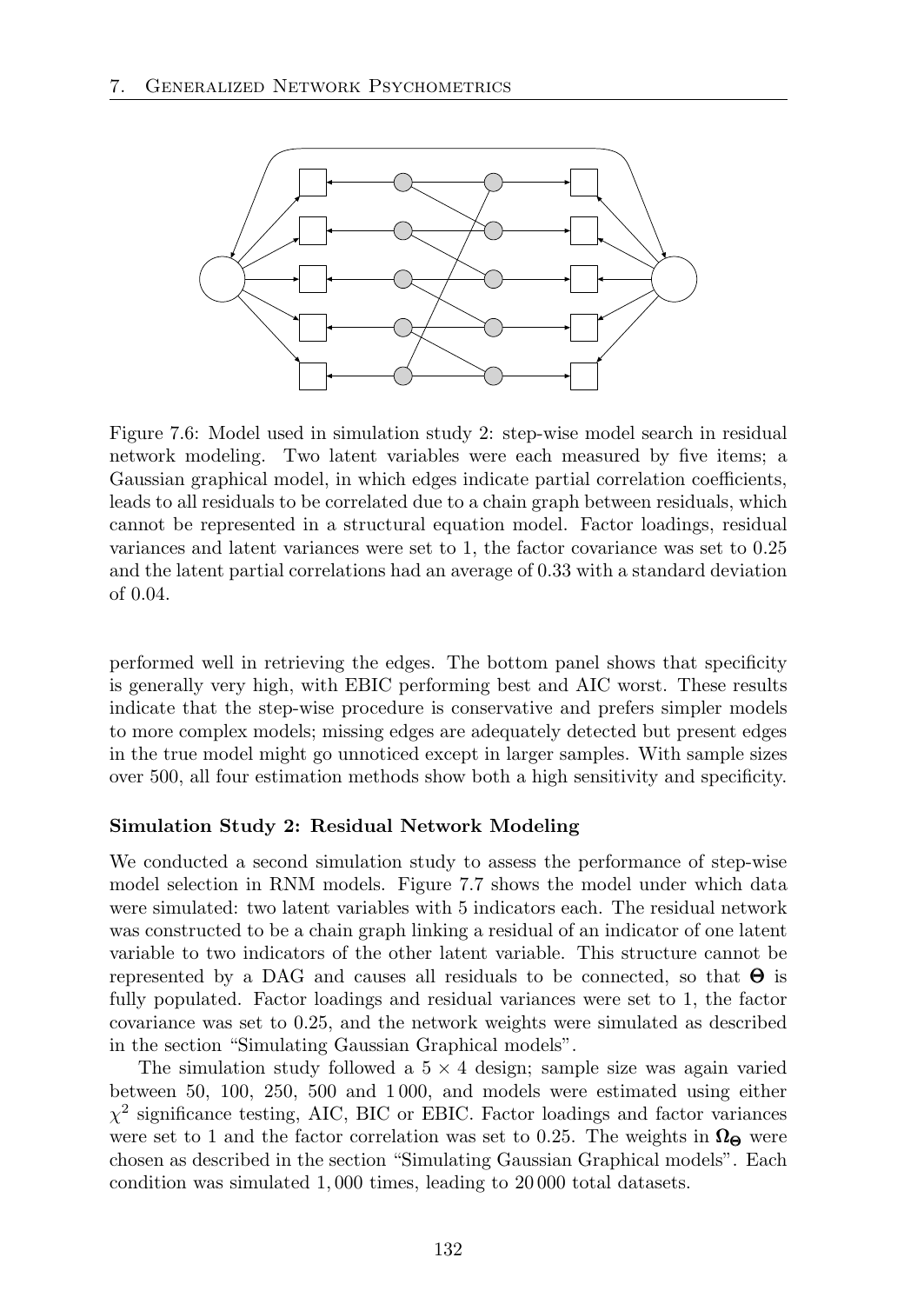

Figure 7.7: Simulation results of simulation study 2: step-wise model search in residual network modeling. Each condition was replicated 1 000 times, leading to 20 000 total simulated datasets. High sensitivity indicates that the method is able to detect edges in the true model, and high specificity indicates that the method does not detect edges that are zero in the true model.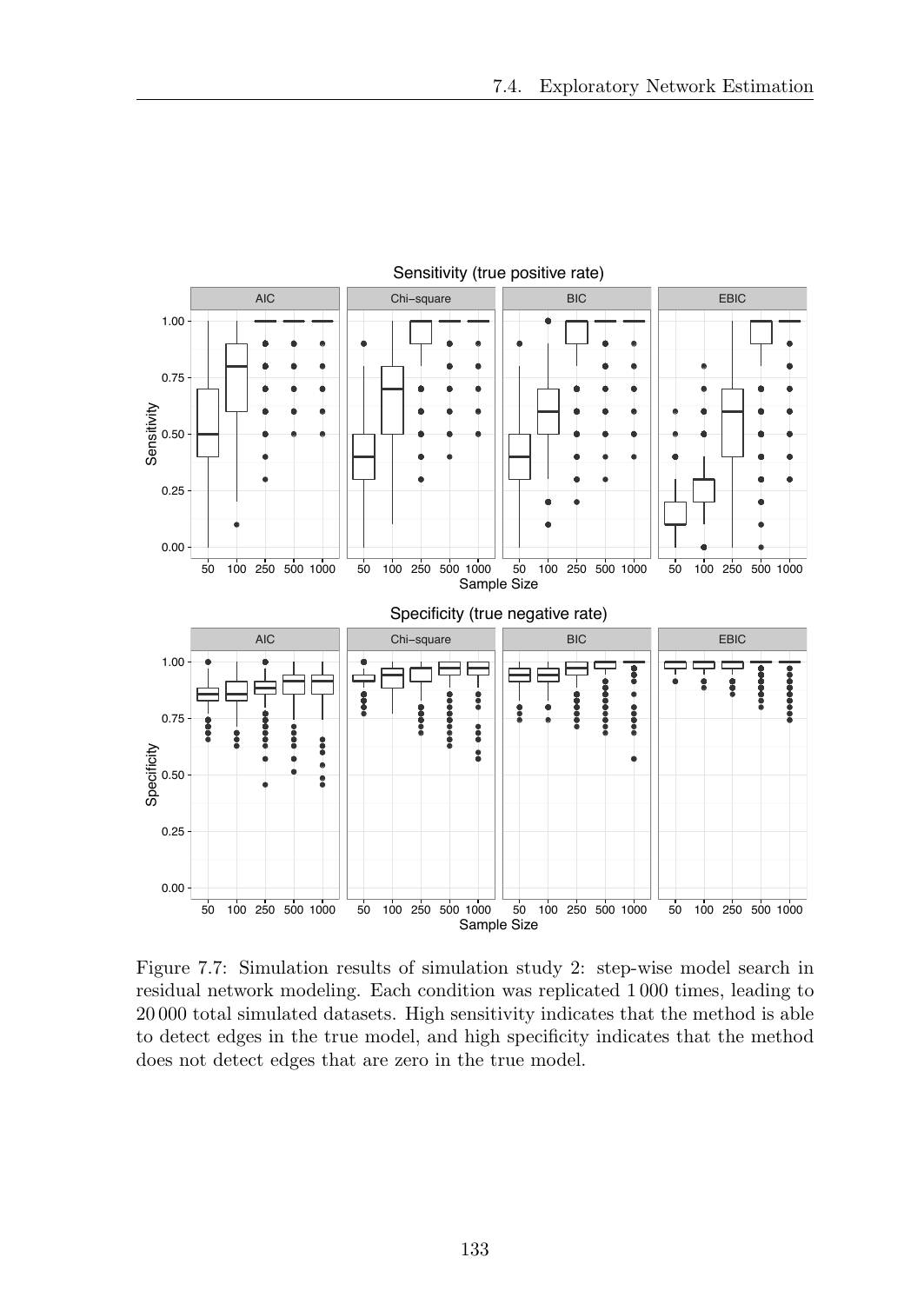Figure 7.7 shows the results of the simulation study. The top panel shows that sensitivity increases with sample size and performs best when using AIC as the criterion. BIC performed comparably in sensitivity to  $\chi^2$  testing and EBIC performed the worst. The bottom panel shows that specificity was very high for all sample sizes and all criteria, with EBIC performing best and AIC worst. These results indicate that the number of false positives is very low and that the method is on average well capable of discovering true edges for sample size larger than 250. In sum, all four criteria perform well with EBIC erring on the side of caution and AIC erring on the side of discovery.

#### LASSO Regularization

While the step-wise model selection algorithms perform well in retrieving the correct network structure, they are very slow when the number of nodes in the network increases (e.g., more than 10 nodes). This is particularly important in the context of RNM, in which the number of indicators can be larger than 10 even in small models. A popular method for fast estimation of high-dimensional network structures is by applying the least absolute shrinkage and selection operator (LASSO; Tibshirani, 1996). LASSO regularization has also recently been introduced in the SEM literature (Jacobucci et al., 2016) as a method for obtaining sparser structures of  $\Lambda$  and  $\tilde{B}$ . In the LASSO, instead of optimizing the likelihood function as described in (7.1), a penalized likelihood is optimized (Jacobucci et al., 2016):

$$
\min_{\hat{\Sigma}} \left[ \log \det \left( \hat{\Sigma} \right) + \text{Trace} \left( \hat{\Sigma} \hat{\Sigma}^{-1} \right) - \log \det \left( \hat{\mathbf{S}} \right) - P + \nu \text{Penalty} \right],\tag{7.7}
$$

in which  $\nu$  denotes a tuning parameter controlling the level of penalization. The penalty here is taken to be the sum of absolute parameters:

$$
\text{Penalty} = \sum_{\langle i,j \rangle} |\omega_{ij}|,
$$

in which  $\omega_{ij}$  denotes an element from either  $\Omega_{\Psi}$  or  $\Omega_{\Theta}$ . Other penalty functions may be used as well—such as summing the squares of parameter estimates (ridge regression; Hoerl & Kennard, 1970) or combining both absolute and squared values (elastic net; Zou & Hastie, 2005)—but these are not currently implemented in lvnet. The benefit of the LASSO is that it returns models that perform better in cross-validation. In addition, the LASSO yields sparse models in which many relationships are estimated to be zero.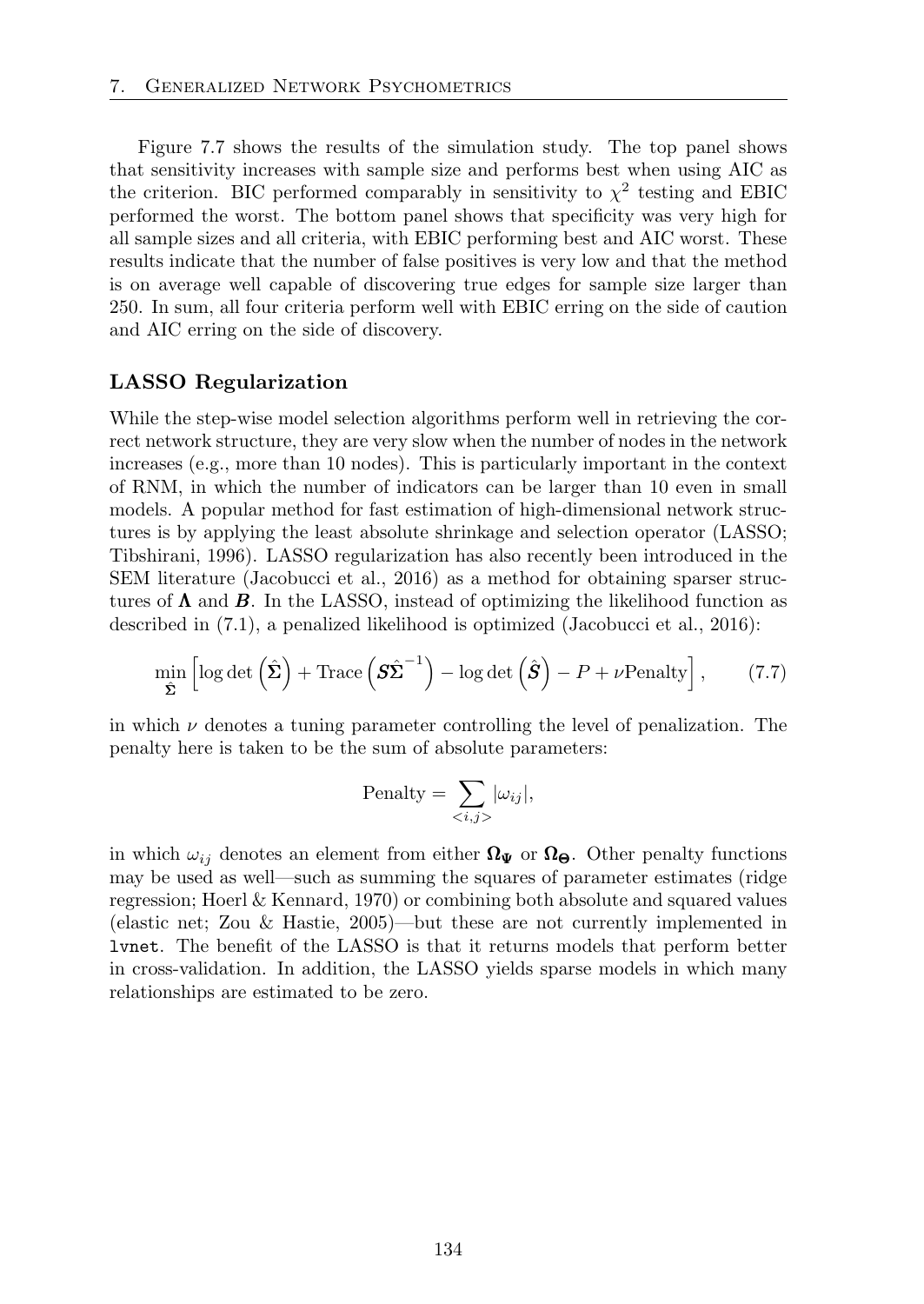| $\mathbf{1}$ is a second to the set of $\mathbf{1}$ is the second form of $\mathbf{1}$ in $\mathbf{1}$ is the second of $\mathbf{1}$ |
|--------------------------------------------------------------------------------------------------------------------------------------|
| <b>for all</b> Sequence of tuning parameters $\nu_1, \nu_2, \ldots$ <b>do</b>                                                        |
| Estimate LASSO regularized model using given tuning parameter                                                                        |
| Count the number of parameters for which the absolute estimate is larger                                                             |
| than $\epsilon$                                                                                                                      |
| Determine information criterion AIC or BIC given fit and number of param-                                                            |
| eters                                                                                                                                |
| end for                                                                                                                              |
| Select model with best AIC, BIC or EBIC                                                                                              |
|                                                                                                                                      |

Algorithm 3 LASSO estimation for exploratory network search.

Refit this model without LASSO in which absolute parameters smaller than  $\epsilon$ are fixed to zero

The lvnet function allows for LASSO regularization for a given model matrix  $(\Omega_{\Theta}, \Omega_{\Psi}, \Theta, \Psi, \Lambda)$  or *B*) and a given value for the tuning parameter  $\nu$ . The optimizer used in lvnet does not return exact zeroes. To circumvent this issue, any absolute parameter below some small value  $\epsilon$  (by default  $\epsilon = 0.0001$ ) is treated as zero in counting the number of parameters and degrees of freedom (Zou, Hastie, Tibshirani, et al., 2007). The lvnetLasso function implements the search algorithm described in Algorithm 3 to automatically choose an appropriate tuning parameter, use that for model selection and rerun the model to obtain a comparable fit to non-regularized models. In this algorithm, a sequence of tuning parameters is tested, which is set by default to a logarithmically spaced sequence of 20 values between 0*.*01 and 1.

# Simulation Study 3: Latent Network Modeling

We studied the performance of LASSO penalization in estimating the latent network structure in a similar simulation study to the study of the step-wise procedure described above. Data were simulated under a similar model to the one shown in Figure 7.4, except that now 8 latent variables were used leading to a total of 24 observed variables. All parameter values were the same as in simulation study 1. The simulation followed a  $5 \times 3$  design. Sample size was varied between 100, 250, 500, 1 000 and 2 500, and for each sample size 1 000 datasets were simulated leading to a total of 5 000 generated datasets. On these datasets the best model was selected using either AIC, BIC or EBIC, leading to 15 000 total replications. In each replication, sensitivity and specificity were computed. Figure 7.8 shows that AIC had a relatively poor specificity all-around, but a high sensitivity. EBIC performed well with sample sizes of 500 and higher.

# Simulation Study 4: Residual Network Modeling

To assess the performance of LASSO in estimating the residual network structure we simulated data as in Figure 7.6, except that in this case four latent variables were used, each with 5 indicators, the residuals of which were linked via a chain graph. All parameter values were the same as in simulation study 2. The design was the same as in simulation study 3, leading to 5 000 generated datasets on which AIC, BIC or EBIC were used to select the best model. While Figure 7.9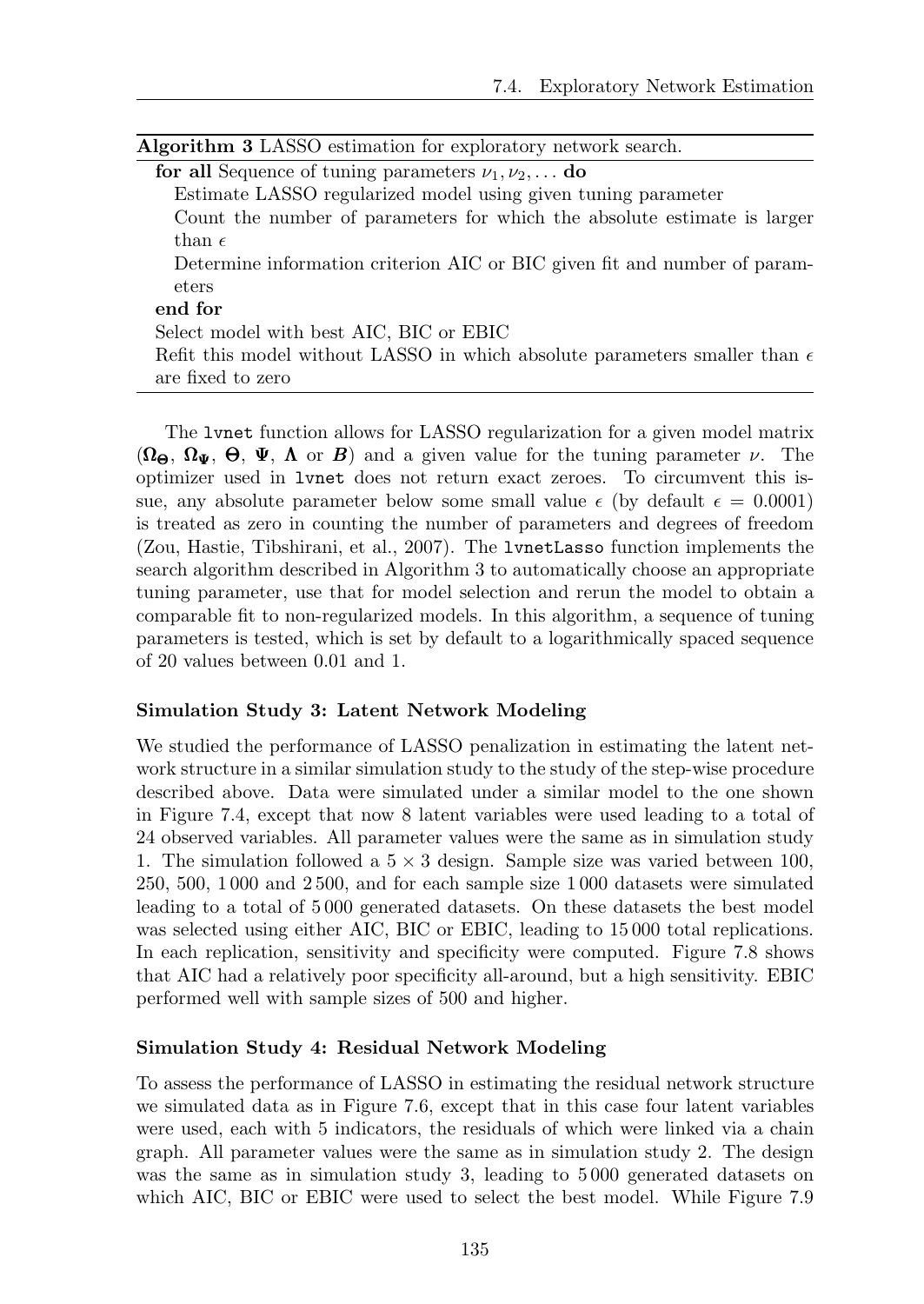

Figure 7.8: Simulation results of simulation study 3: model selection via penalized maximum likelihood estimation in latent network modeling. The same model as in Figure 7.4 was used except now with 4 latent variables leading to 24 observed variables. For each sample size 1 000 datasets were generated, leading to 5 000 total simulated datasets on which AIC, BIC or EBIC was used to select the best model. High sensitivity indicates that the method is able to detect edges in the true model, and high specificity indicates that the method does not detect edges that are zero in the true model.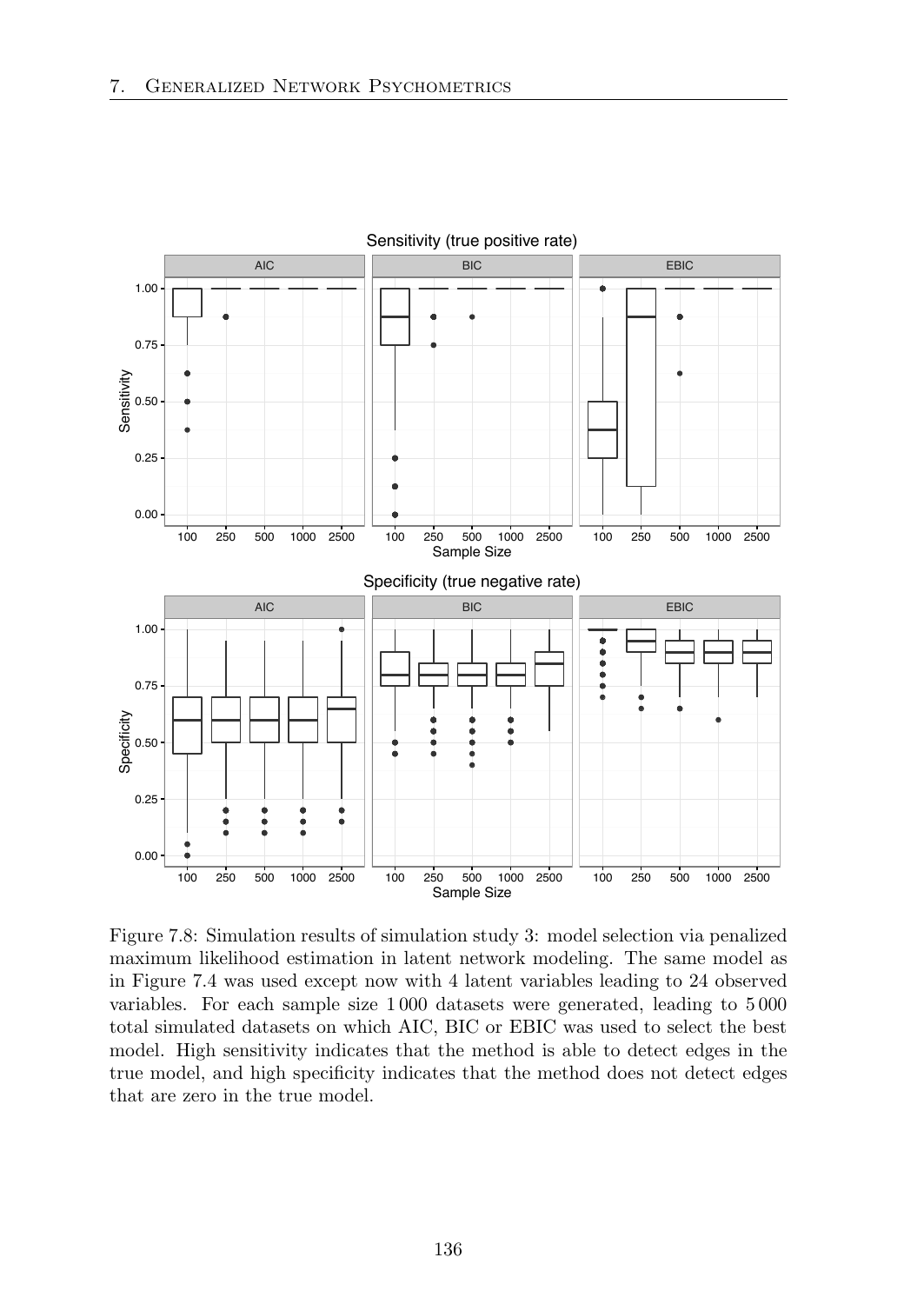

Figure 7.9: Simulation results of simulation study 4: model selection via penalized maximum likelihood estimation in residual network modeling. The same model as in Figure 7.6 was used except now with 4 latent variables leading to 20 observed variables. For each sample size 1 000 datasets were generated, leading to 5 000 total simulated datasets on which AIC, BIC or EBIC was used to select the best model. High sensitivity indicates that the method is able to detect edges in the true model, and high specificity indicates that the method does not detect edges that are zero in the true model.

shows good performance of the LASSO in retrieving the residual network structure and similar results as before: AIC performs the worst in specificity and EBIC the best.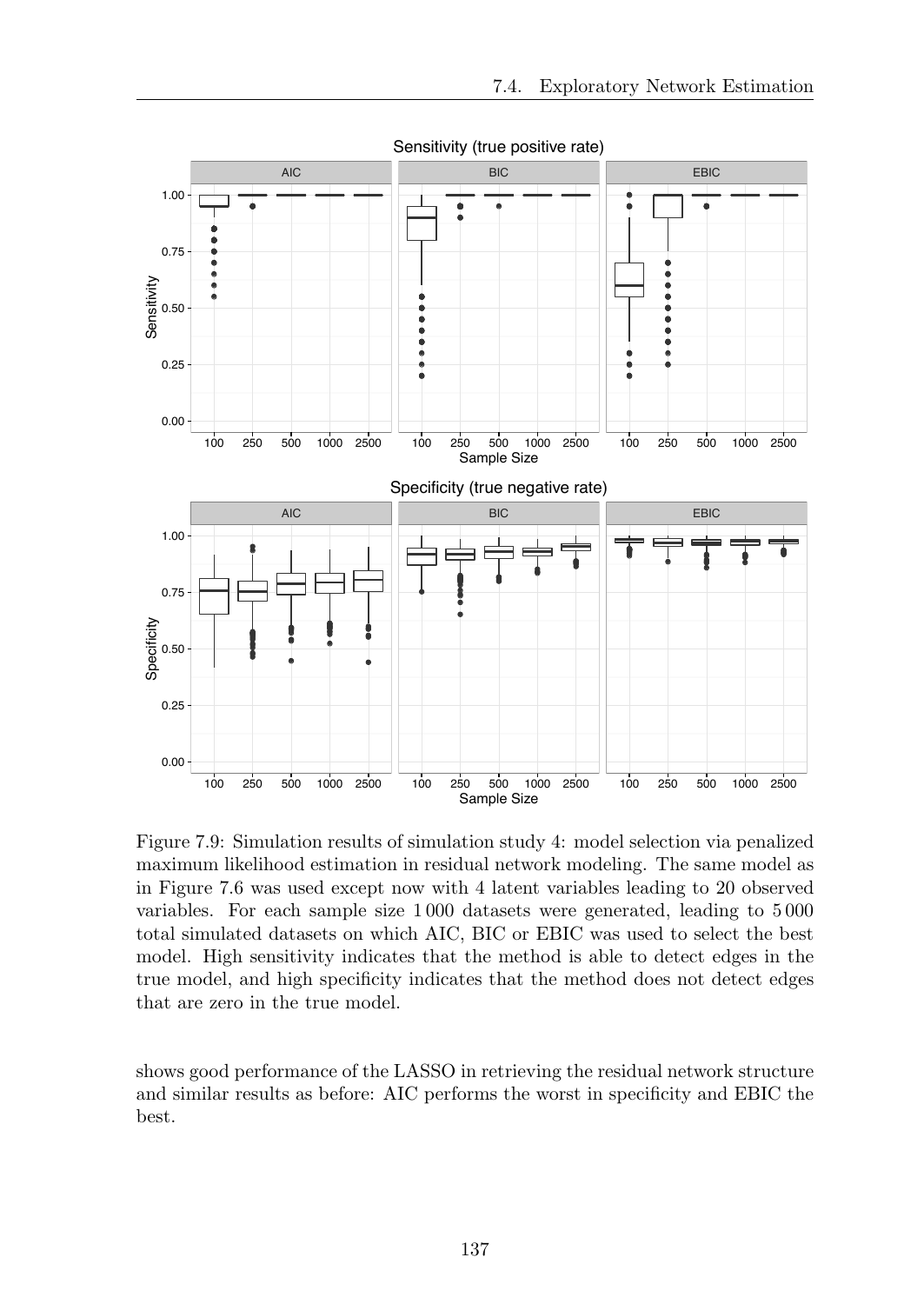# 7.5 Empirical Example: Personality Inventory

In this section, we demonstrate LNM and RNM models by confirmative testing a model and exploratively searching a residual and a latent network structure. We use the lvnet package, which can be installed directly from Github using the devtools package in R:

- > library("devtools")
- > install\_github("sachaepskamp/lvnet")
- > library("lvnet")

To exemplify the method, we will use a dataset from the psych package (Revelle, 2010) on the Big 5 personality traits (Benet-Martinez & John, 1998; Digman, 1989; Goldberg, 1990a, 1993; McCrae & Costa, 1997). This dataset consists of 2800 observations of 25 items designed to measure the 5 central personality traits with 5 items per trait. We estimated the CFA model on the BFI dataset. Next, we used LASSO estimation to the RNM model using 100 different tuning parameters and using EBIC as criterion to maximize specificity and search for a sparse residual network. The fully correlated covariance matrix of latent variables is equivalent to a fully connected latent network structure. Thus, after fitting a RNM model, we can again apply LASSO to estimate a latent network in the resulting model, which we abbreviate here to an RLNM model. The R code used for this analysis can be found in the supplementary materials.

|            |     |         | AІC      | BІC      | EBIC.      | RMSEA | TH J | CEI    |
|------------|-----|---------|----------|----------|------------|-------|------|--------|
| CFA        | 265 | 4713.94 | 183233.7 | 183589.9 | 184542.4   | 0.08  | 0.75 | - 0.78 |
| <b>RNM</b> | 172 | 806.63  | 179511.0 | 180419.4 | - 182848.2 | 0.04  | 0.94 | . በ 97 |
| RLNM-      | 176 | 843.18  | 179539.5 | 180424.2 | - 182789.5 | 0.04  | 0.94 | በ 97   |

Table 7.1: Fit measures for three models estimated on the BFI dataset in the psych R package. CFA is the correlated five-factor model. RNM is the same model as the CFA model with a residual network. RLNM denotes the same model as the RNM model in which edges of the latent network have been removed.

Table 7.1 shows the fit of the three models. The CFA model fits poorly. The RNM model has substantively improved fit and resulted in good fit indices overall. The estimated RLNM model showed that 5 edges could be removed from the latent network after taking residual interactions into account. Figure 7.10 shows the factor structure and residual network of the final RLNM model. It can be seen that Agreeableness is now only connected to extraversion: after taking into account someone's level of extraversion agreeableness is independent of the other three personality traits. Extraversion is the most central node in this network and the only trait that is directly linked to all other traits. The residual network shows many meaningful connections. While seemingly densely connected, this network only has 30% of all possible edges in a network of that size, leading the model to have 176 degrees of freedom. The corresponding residual covariance structure is fully populated with no zero elements.

It should be noted that the procedures used in this example are highly explorative. While Table 7.1 shows that the RNM fits better than the CFA model,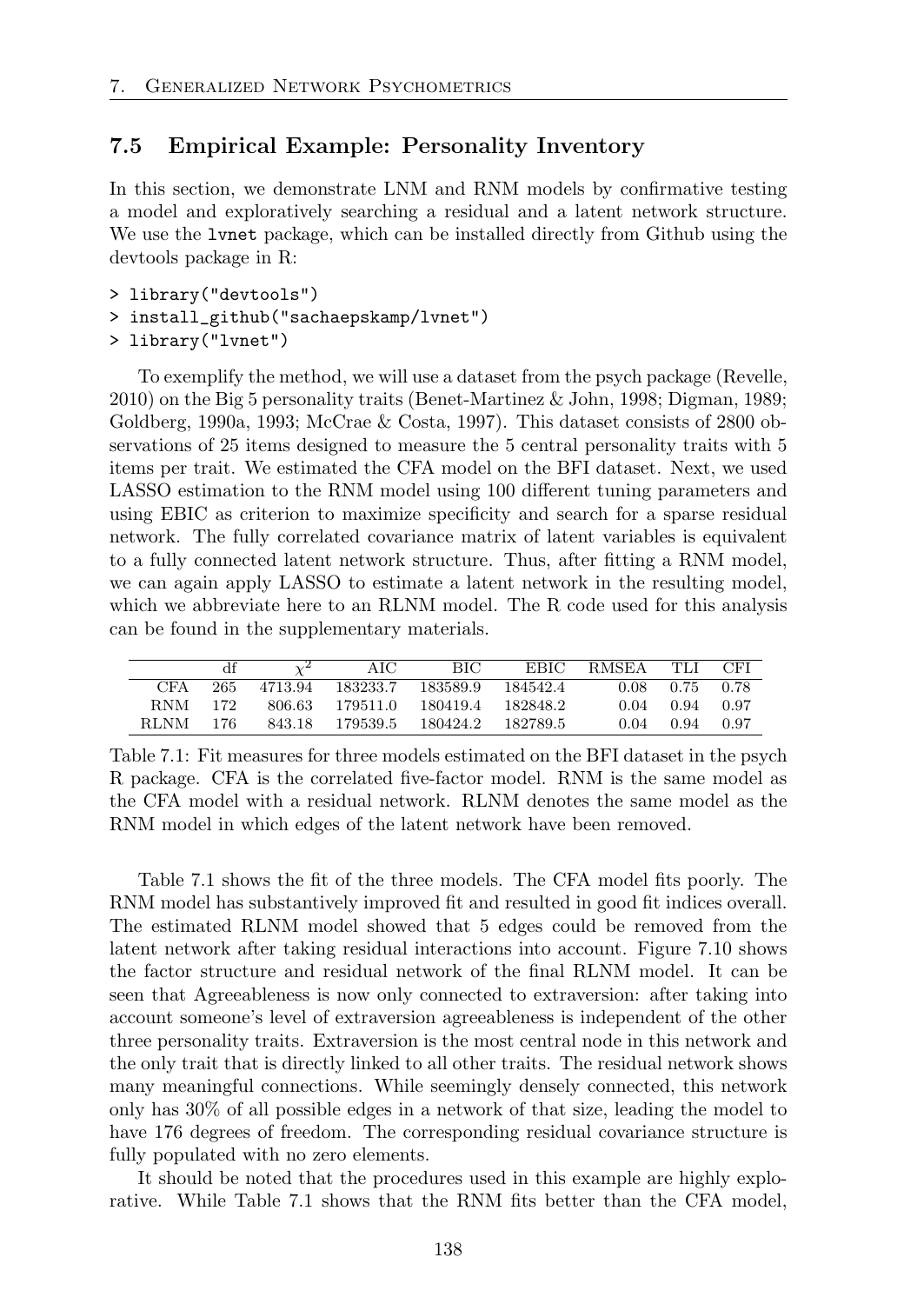

Figure 7.10: Visualization of the factor structure and latent network (left) and the residual network (right) of the BFI personality dataset from the psych package in R. LASSO estimation with 100 different tuning parameters in combination with EBIC model Figure 7.10: Visualization of the factor structure and latent network (left) and the residual network (right) of the BFI personality ↵erent tuning parameters in combination with EBIC model selection was used to first estimate the residual network structure and following the latent network structure. selection was used to first estimate the residual network structure and following the latent network structure. dataset from the psych package in R. LASSO estimation with 100 di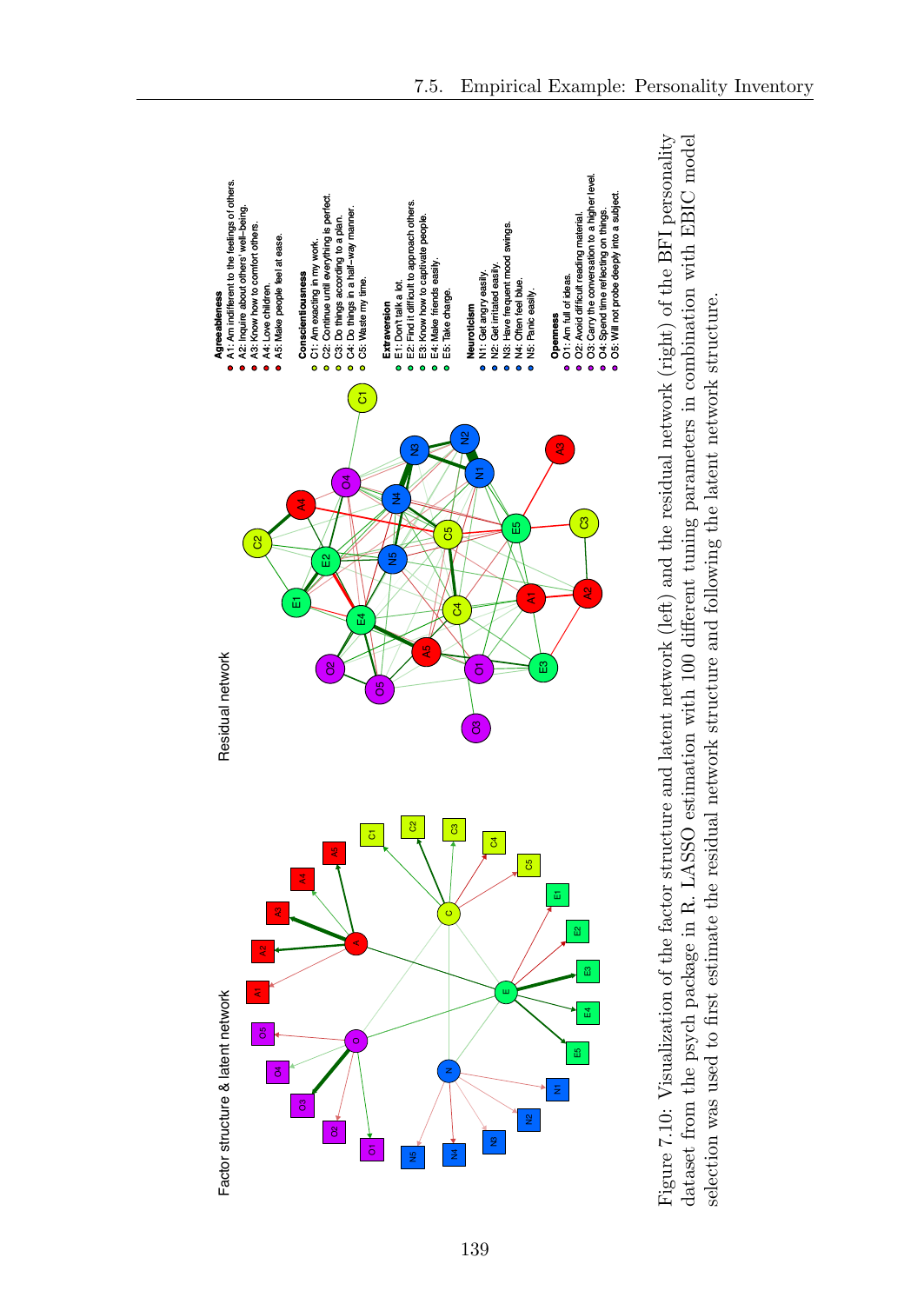the CFA model is solely based on theory whereas the RNM model was found through high-dimensional model search. As a result, to substantially interpret the structure found in Figure 7.10 it should first be replicated in independent samples.

# 7.6 Conclusion

In this chapter we introduced a formal psychometric model for network modeling of multivariate normal data. We contrasted this model with latent variable models as commonly used in CFA and SEM. Furthermore, using the CFA and SEM frameworks, we proposed two generalizations of the network model to encompass latent variable structures within the network paradigm. In the first generalization, LNM, we construct a network among the latent variables, whereas in the second generalization, RNM, a network is formed among residuals of indicators. Both frameworks offer powerful benefits over both latent variable and network modeling. From the perspective of latent variable modeling, the LNM framework allows one to exploratively search for conditional independence relationships between latent variables without the need for prior theory, and the RNM framework allows one to model latent common causes without assuming local independence. From the perspective of network modeling, the LNM framework allows one to model network structures while taking measurement error into account, and the RNM framework allows one to estimate a network structure, even when all nodes are in part caused by unobserved or latent variables. In addition, both frameworks allow for network models to be fitted and compared to SEM models. The discussed methodology has been implemented in the freely available R package lvnet.

Simulation studies showed that step-wise search and penalized maximum likelihood estimation of the residual or latent network structures resulted in high specificity all around—the methods did not result often in false positives—and rapidly increasing sensitivity as a function of the sample size; the higher the sample size, the more true edges were detected in the algorithm. These numbers are comparable to state-of-the-art network estimation techniques in sample and model sizes that are plausible in psychological settings (van Borkulo et al., 2014). In all four simulation studies, using AIC as the model selection criterion led to the best sensitivity and using EBIC led to the best specificity. However, it is important to note that the choice of a particular information criterion cannot be argued by these numbers alone, and depends on the relative importance one assigns to the side of discovery (optimizing sensitivity) or the side of caution (optimizing specificity; Dziak et al., 2012). Furthermore, it should be noted that these simulation results are specific for the particular model setup and sample sizes used; results might be different for other kinds of models or sample size ranges.

In addition to the LNM and RNM frameworks, other combinations of CFA, SEM and network modeling are possible as well. For example, a framework can be constructed which contains both a latent and a residual network (as shown in our empirical example), or directed regression paths as in the SEM model can be added to the LNM model. While these models are all estimable in the lvnet software, in the current chapter we chose to focus on the distinct benefits that modeling a residual or latent network presents. Thus, in this chapter, we only described the